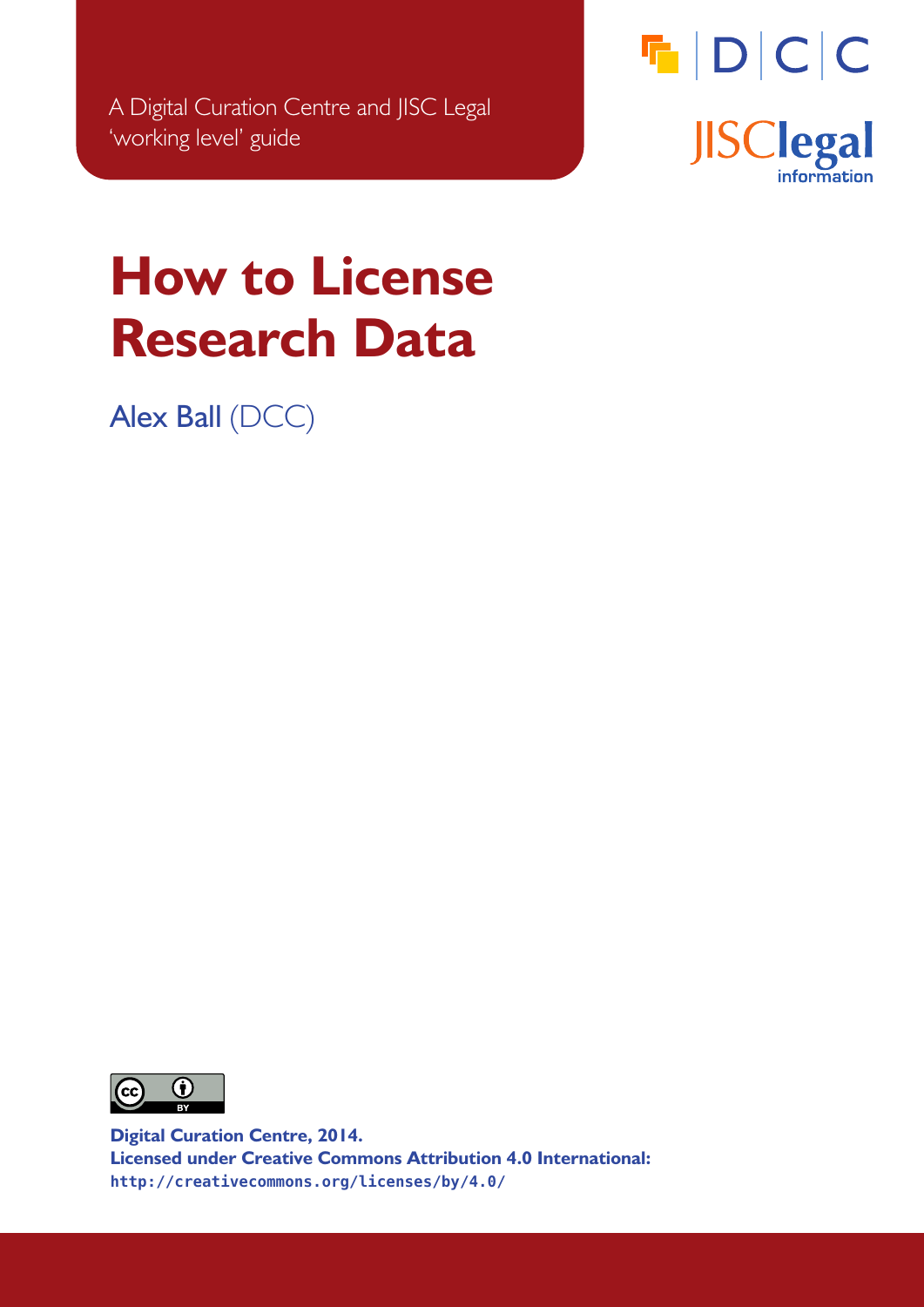## **How to License Research Data**

## Introduction

*This guide will help you decide how to apply a licence to your research data, and which licence would be most suitable. It should provide you with an awareness of why licensing data is important, the impact licences have on future research, and the potential pitfalls to avoid. It concentrates on the UK context, though some aspects apply internationally; it does not, however, provide legal advice. The guide should interest both the principal investigators and researchers responsible for the data, and those who provide access to them through a data centre, repository or archive.*

## **Why license research data?**

While practice varies from discipline to discipline, there is an increasing trend towards the planned release of research data. The need for data licensing arises directly from such releases, so the first question to ask is why research data should be released at all.

A significant number of research funders now require that data produced in the course of the research they fund should be made available for other researchers to discover, examine and build upon. The rationale given by UK funders is that opening up the data allows for new knowledge to be discovered through comparative studies, data mining and so on; it also allows greater scrutiny of how research conclusions have been reached, potentially driving up research quality.<sup>[1](#page-1-0)</sup> Some journals are taking a similar stance, requiring that authors deposit their supporting data either with the journal itself or with a recognised data repository.<sup>[2](#page-1-1)</sup>

There are many additional reasons why releasing data can be in a researcher's interests.<sup>[3,](#page-1-2)[4](#page-1-3)</sup> The discipline of working up data for eventual release helps in ensuring that a full and clear record is preserved of how the conclusions were reached from the data, protecting the researcher from potential challenges. A culture of openness deters fraud, encourages learning from mistakes as well as from successes, and breaks down barriers to interdisciplinary and 'citizen science' research. The availability of the data, alongside associated tools and protocols, increases the efficiency of research by reducing both data collection costs and the possibility of duplication. It also has the potential to increase the impact of the research, not only academically,<sup>[5](#page-1-4)</sup> but also economically and socially.

Merely releasing data without making clear their terms of use can be somewhat counter-productive, though. The default legal position on how data may be used in any given context is hard to untangle, not least because different jurisdictions apply different standards of creativity, skill, labour and expense when judging whether copyright or similar rights pertain. The situation is

<span id="page-1-0"></span>1 SQW Consulting & LISU. (2008, September). *Open access to research outputs* (§3.10). Swindon: Research Councils UK. retrieved from [http://www.rcuk.ac.uk/](http://www.rcuk.ac.uk/RCUK-prod/assets/documents/news/oareport.pdf) [RCUK-prod/assets/documents/](http://www.rcuk.ac.uk/RCUK-prod/assets/documents/news/oareport.pdf) [news/oareport.pdf](http://www.rcuk.ac.uk/RCUK-prod/assets/documents/news/oareport.pdf).

<span id="page-1-1"></span><sup>2</sup> Examples of journals with such a policy include the *American Economic Review*, the *Journal of Evolutionary Biology*, and *Clinical Infectious Diseases*.

<span id="page-1-2"></span><sup>3</sup> Stodden, V. (2009). Enabling reproducible research: Open licensing for scientific innovation. *International Journal of Communications Law and Policy*, *13*, 1–25. Retrieved from [http://www.ijclp.net/files/](http://www.ijclp.net/files/ijclp_web-doc_1-13-2009.pdf) [ijclp\\_web-doc\\_1-13-2009.pdf](http://www.ijclp.net/files/ijclp_web-doc_1-13-2009.pdf).

<span id="page-1-3"></span><sup>4</sup> *Open to all? Case studies of openness in research*. (2010, September). Research Information Network and National Endowment for Science, Technology and the Arts. Retrieved from [http://www .rin .ac .uk/](http://www.rin.ac.uk/system/files/attachments/NESTA-RIN_Open_Science_V01_0.pdf) [system/files/attachments/](http://www.rin.ac.uk/system/files/attachments/NESTA-RIN_Open_Science_V01_0.pdf) [NESTA-RIN\\_Open\\_Science\\_V01\\_0](http://www.rin.ac.uk/system/files/attachments/NESTA-RIN_Open_Science_V01_0.pdf) [.pdf](http://www.rin.ac.uk/system/files/attachments/NESTA-RIN_Open_Science_V01_0.pdf).

<span id="page-1-4"></span><sup>5</sup> Pienta, A. M., Alter, G. C. & Lyle, J. A. (2010, April). *The enduring value of social science research: The use and reuse of primary research data*. Paper from the *Organisation, Economics and Policy of Scientific Research* workshop, Torino, Italy. Retrieved from [http://hdl.handle](http://hdl.handle.net/2027.42/78307) [.net/2027.42/78307](http://hdl.handle.net/2027.42/78307).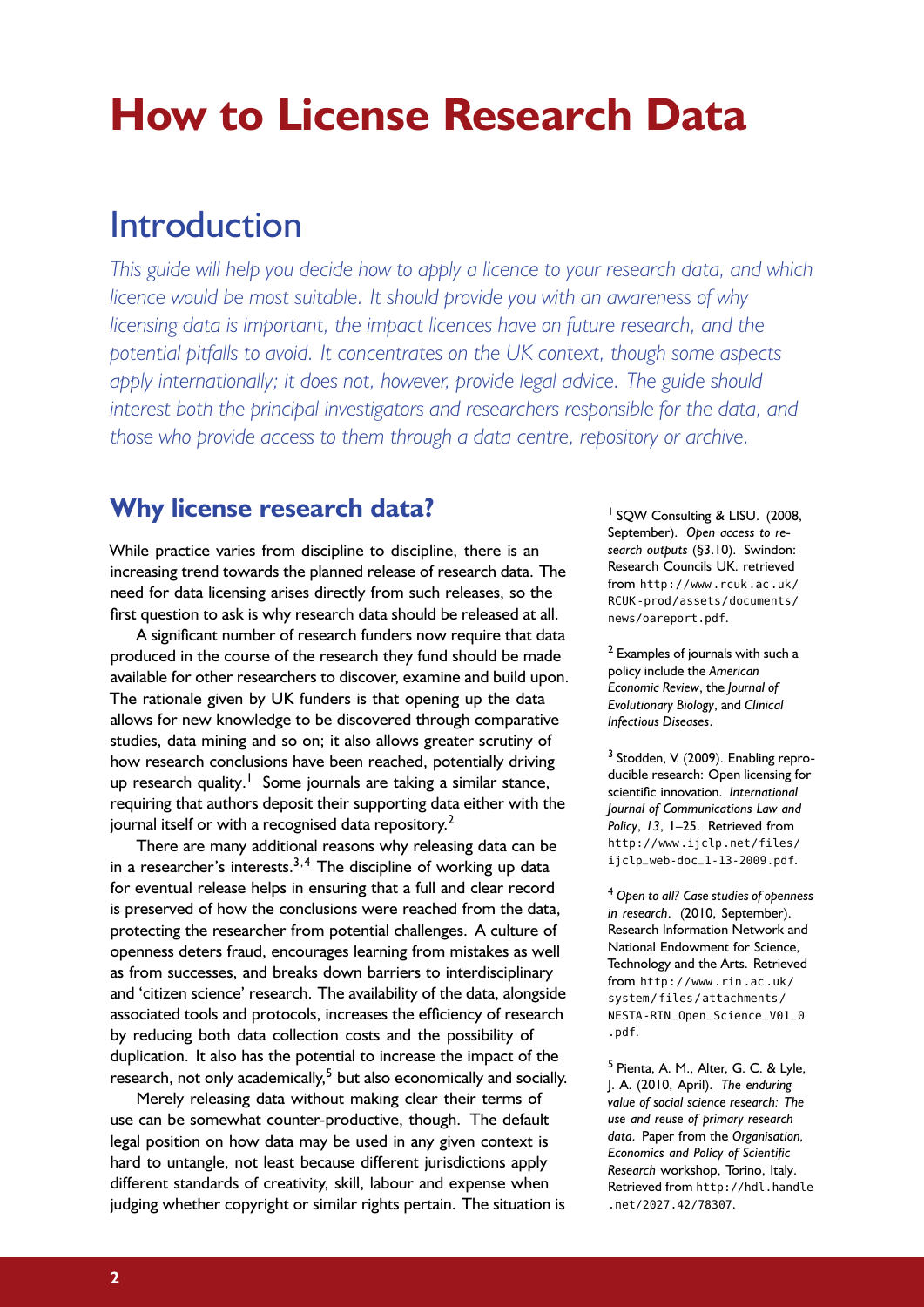complicated by the fact that different aspects of a database – field values (i.e. the data themselves), field names, the structure and data model for the database, data entry interfaces, visualisations and reports derived from the data – may be treated quite differently. $6$ 

In the US, there is a strong emphasis on creativity, so straightforward tables of, say, sensor data are unlikely to attract copyright. In Australia, creativity is not relevant but originality is. Originality is judged on a range of factors, including skill and labour, but the skill and labour have to relate directly to the work in question: the effort spent compiling a database does not necessarily affect the originality of a report generated from it.<sup>[7](#page-2-1)</sup> Within the EU, the act of compiling a database attracts copyright insofar as the compiler has exercised intellectual judgement in selecting or arranging the data.[8](#page-2-2) There is also a separate database right that applies to the contents of a database where a substantial investment was made to obtain, verify or present them. The thrust of the database right is that users may not extract or reuse more than an insubstantial part of the contents without authorisation from the compiler, unless certain exemptions apply. One of the exemptions is for teaching and scientific research, but as the EU Database Directive does not commit Member States to respecting it, it may not apply in all European countries.

Indeed, another potential source of confusion are the variations between jurisdictions in what can be done with copyright material. While the Berne Convention<sup>[9](#page-2-3)</sup> provides a level of consistency among its signatories – which includes most but by no means all countries – there are still variations in the exemptions that each jurisdiction provides, and subtle differences concerning, for example, which acts count as copying, and what constitutes an insubstantial use or extract of a work. The latter is an important point because the exemptions to copyright and database rights permit a dataset to be compiled from insubstantial extracts from a number of other datasets,<sup>[10](#page-2-4)</sup> but the fact of whether the extracts are indeed insubstantial might be contested.

With all these complexities and ambiguities surrounding the rights of database compilers, reusers need clear guidance from compilers on what they are allowed to do with the data.

## **Licensing concepts**

The two most effective ways of communicating permissions to potential reusers of data are *licences* and *waivers*. A licence in this context is a legal instrument for a rights holder to permit a second party to do things that would otherwise infringe on the rights held. The first thing to note is that only the rights holder (or someone with a right or licence to act on their behalf) can grant a licence; it is therefore imperative that the intellectual property rights (IPR) pertaining to the data are established before any licensing takes place. The second thing to note is that while it is the nature of a licence to expand rather than restrict what a licensee can do, some licences are presented within contracts, and contracts *can* place additional restrictions on the licensee and indeed the licensor.

<span id="page-2-0"></span><sup>6</sup> Data. (2012, June 12). Retrieved from Creative Commons website: [http://wiki.creativecommons](http://wiki.creativecommons.org/Data) [.org/Data](http://wiki.creativecommons.org/Data).

<span id="page-2-1"></span><sup>7</sup> *Telstra Corporation Limited v Phone Directories Company Pty Ltd* [2010] FCAFC 149. Retrieved 10 January 2010, from [http://www.austlii.](http://www.austlii.edu.au/au/cases/cth/FCAFC/2010/149.html) [edu.au/au/cases/cth/FCAFC/](http://www.austlii.edu.au/au/cases/cth/FCAFC/2010/149.html) [2010/149.html](http://www.austlii.edu.au/au/cases/cth/FCAFC/2010/149.html)

<span id="page-2-2"></span><sup>8</sup> Directive 96/9/EC of the European Parliament and of the Council of 11 March 1996 on the legal protection of databases. (1996, March 27). *Official Journal of the European Union*, *L077*, 20–28. Retrieved from [http://eur -lex .europa .eu/](http://eur-lex.europa.eu/LexUriServ/LexUriServ.do?uri=CELEX:31996L0009:EN:HTML) [LexUriServ/LexUriServ.do?uri=](http://eur-lex.europa.eu/LexUriServ/LexUriServ.do?uri=CELEX:31996L0009:EN:HTML) [CELEX:31996L0009:EN:HTML](http://eur-lex.europa.eu/LexUriServ/LexUriServ.do?uri=CELEX:31996L0009:EN:HTML).

<span id="page-2-3"></span><sup>9</sup> Berne Convention for the Protection of Literary and Artistic Works. (1979). Retrieved from World Intellectual Property Organization website: [http://www.wipo.int/](http://www.wipo.int/treaties/en/ip/berne/trtdocs_wo001.html) [treaties/en/ip/berne/trtdocs](http://www.wipo.int/treaties/en/ip/berne/trtdocs_wo001.html)  $_$  $wo001.html$ .

<span id="page-2-4"></span><sup>10</sup> Fitzgerald, A. & Pappalardo, K. (2009, November 5). *Creative Commons and data*. Melbourne: Australian National Data Service. Retrieved from [http://ands.org](http://ands.org.au/guides/cc-and-data.html) [.au/guides/cc-and-data.html](http://ands.org.au/guides/cc-and-data.html).

*'An intellectual property (IP) licence is effectively a promise not to sue for infringement of an intellectual property right (IPR).'*

– Irish, V. (2005). *IEE Management of Technology: No. 22. Intellectual property rights for engineers* (2nd ed., p. 173). London: Institution of Electrical Engineers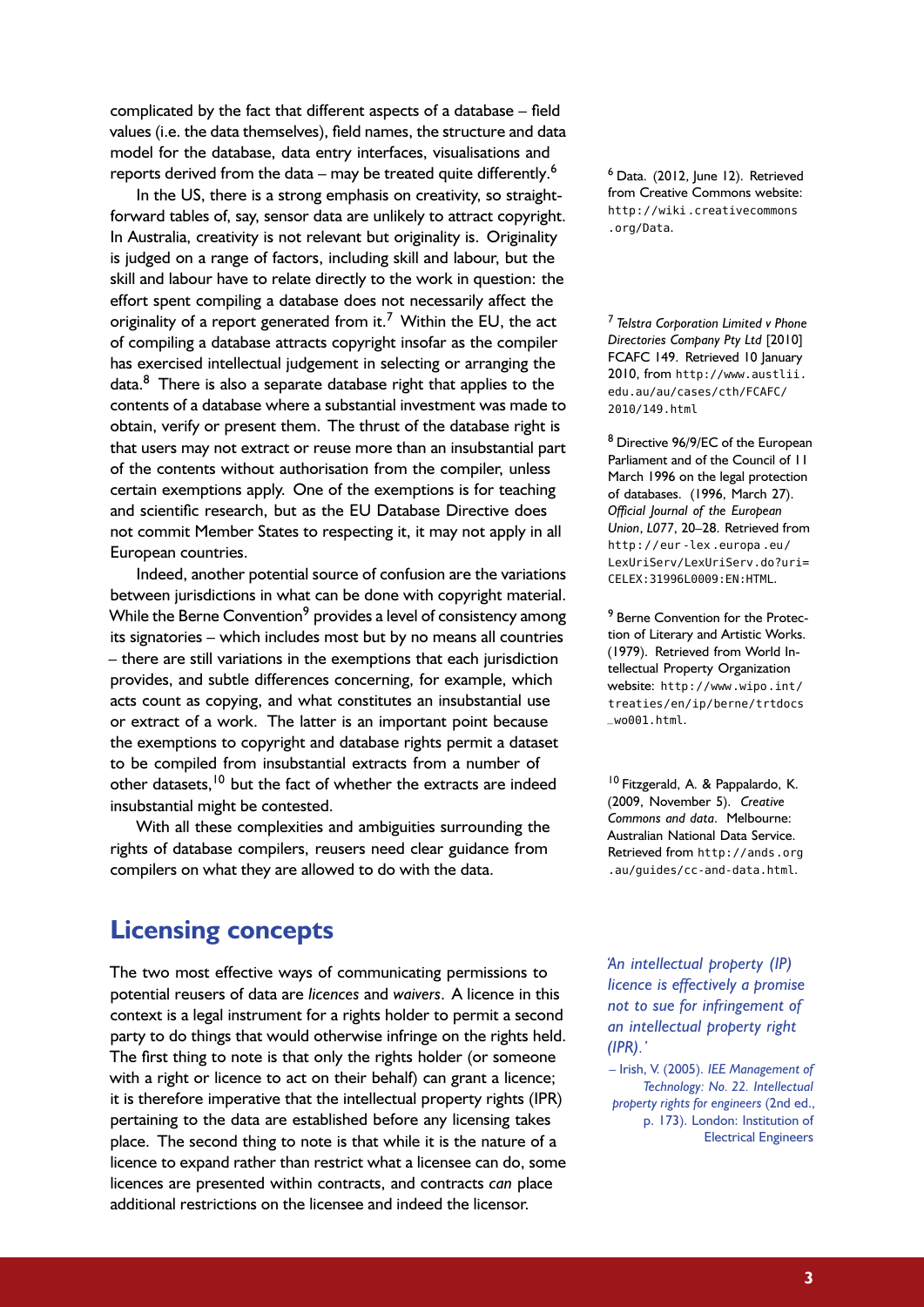A waiver, by contrast, is a legal instrument for giving up one's rights to a resource, so that infringement becomes a non-issue. Again, only the entity that holds the rights (or someone with a right or licence to act on their behalf) can waive them. Note that a waiver does not authorise other parties to claim rights – as opposed to freedoms – they did not previously have.

## Common terms

Licences typically grant permissions on condition that certain terms are met. While the precise details vary, three conditions commonly found in licences are attribution, copyleft, and non-commerciality.

- An *attribution* requirement means that the licensor must be given due credit for the work when it is distributed, displayed, performed, or used to derive a new work.
- A *copyleft* requirement means that any new works derived from the licensed one must be released under the same license, and only that licence.
- The intent of a *non-commercial* licence is to prevent the licensee from exploiting the work commercially. Such licences are often used as part of a dual-licensing regime (see ['Multiple licensing'](#page-9-0), below), where the alternative licence allows commercial uses but requires payment to the licensor.

While these all have their uses, they can cause problems in the context of datasets.

Datasets are particularly prone to *attribution stacking*, where a derivative work must acknowledge all contributors to each work from which it is derived, no matter how distantly. If a dataset is at the end of a long chain of derivations, or if large teams of contributors were involved, the list of credits might well be considered too unwieldy.<sup>[11](#page-3-0)</sup> The problem is magnified if different sets of contributors have to be credited in a different way, especially if automated methods are used to assemble the dataset – some of the benefits of automation are lost if attribution conditions have to be inspected manually. Some licenses and licensors tackle this problem by specifying lightweight attribution mechanisms.<sup>[12](#page-3-1)</sup>

The problem with copyleft licences is they prevent the licensed data being combined with data released under a different copyleft licence: the derived dataset would not be able to satisfy both sets of licence terms simultaneously. Some copyleft licences, however, demonstrate a small amount of flexibility in allowing derivative works to be released under a compatible licence, that is, one that applies approximately the same conditions.<sup>[13](#page-3-2)</sup>

Non-commercial licences may have wider implications than intended due to the ambiguity of what constitutes a commercial use.<sup>[14](#page-3-3)</sup> Depending on one's interpretation, it may or may not preclude the data being used in support of works for which an author is given recompense (such as textbooks), and might preclude the data being used in support of works that are sold (such as journal articles) even if the author does not benefit financially.

| O |   |   |   | I |   | I | I | U            |   | 0 |   | 0 | 0 |
|---|---|---|---|---|---|---|---|--------------|---|---|---|---|---|
|   |   |   | 0 | 0 | ı | 0 | I | T            | I | 0 | I | 0 | 0 |
| I |   |   | 0 | ı | 0 | 0 | I | 0            |   | 0 | 0 | 0 | 0 |
|   |   | 0 | I | 0 | 1 | 0 | I | 0            | I | 0 | 0 | ı | 0 |
|   | 0 | 0 | 0 | I | 0 | I | I | 0            | 0 | 0 | 1 | I | Т |
|   |   | 0 | 0 | I | I |   | 0 | 1            | 0 | I | 0 | I | 0 |
|   | I | 0 | 0 | 0 |   | I | т | 0            | 0 | I | I | 0 | 0 |
|   |   |   | 0 | 0 | I |   | 0 | $\mathbf{0}$ | 0 | I | 0 | I | 0 |
| I | 0 | 0 | 0 | 0 | I | I | I | 0            | ı | 0 | I | I | 0 |
|   |   | I | 0 | 0 | ı |   | 0 | 0            | I | I | I | 0 | т |
| Ü | 0 | I | 1 | I | 0 | 0 | T | I            | I | I | 0 | 0 | 0 |
| U | O | I | 0 | I | 0 | I | 0 | 0            | I | 0 | 0 | 1 | T |
| I |   | I | I | I | 0 | 1 | I | 1            | 0 | 0 | 0 | I | I |
| O |   |   | 0 | 0 |   |   | I | 0            | 0 | 0 | 0 | 0 | I |
| 0 |   | O | 0 | I | 0 |   | 0 | 0            | I | 0 | 0 | 1 | I |
| O |   |   | 0 | O |   |   | Ω | Ω            |   | Ω |   |   |   |

<span id="page-3-0"></span><sup>11</sup> Protocol for Implementing Open Access Data (§5.3). (2007, December 20). Retrieved from Science Commons website: [http:](http://sciencecommons.org/projects/publishing/open-access-data-protocol/) [//sciencecommons.org/projects/](http://sciencecommons.org/projects/publishing/open-access-data-protocol/) [publishing/open-access-data](http://sciencecommons.org/projects/publishing/open-access-data-protocol/) [-protocol/](http://sciencecommons.org/projects/publishing/open-access-data-protocol/).

<span id="page-3-1"></span><sup>12</sup> OCLC, for example, builds flexibility into its use of the ODC-By licence by allowing 'in circumstances where providing the full attribution statement . . . is not technically feasible, the use of canonical [dataset] URIs is adequate . . . ' alongside examples of acceptable practice (Data licenses and attribution. [n.d.]. Retrieved from OCLC Website: [http://www .oclc .org/data/](http://www.oclc.org/data/attribution.en.html) [attribution.en.html](http://www.oclc.org/data/attribution.en.html) ).

<span id="page-3-2"></span><sup>13</sup> For example, the GNU Project maintains a list of licences for code which permit redistribution under the GNU General Public Licence (GPL) and whose terms the GPL can accommodate (Various Licenses and Comments about Them. [2010, August 9]. Retrieved from GNU website: [http://www.gnu.org/](http://www.gnu.org/licenses/license-list.html) [licenses/license-list.html](http://www.gnu.org/licenses/license-list.html) ).

Creative Commons maintains lists of licences into which its Share Alike licences may be converted by derived works, but these are currently empty (Compatible Licenses. [n.d.]. Retrieved from Creative Commons Website: [https://creativecommons.org/](https://creativecommons.org/compatiblelicenses) [compatiblelicenses](https://creativecommons.org/compatiblelicenses) ).

<span id="page-3-3"></span><sup>14</sup> Netpop Research. (2009, September). *Defining 'Noncommercial': A study of how the online population understands 'Noncommercial Use'*. San Francisco, CA: Creative Commons. Retrieved from [http://wiki.creativecommons](http://wiki.creativecommons.org/Defining_Noncommercial) [.org/Defining\\_Noncommercial](http://wiki.creativecommons.org/Defining_Noncommercial).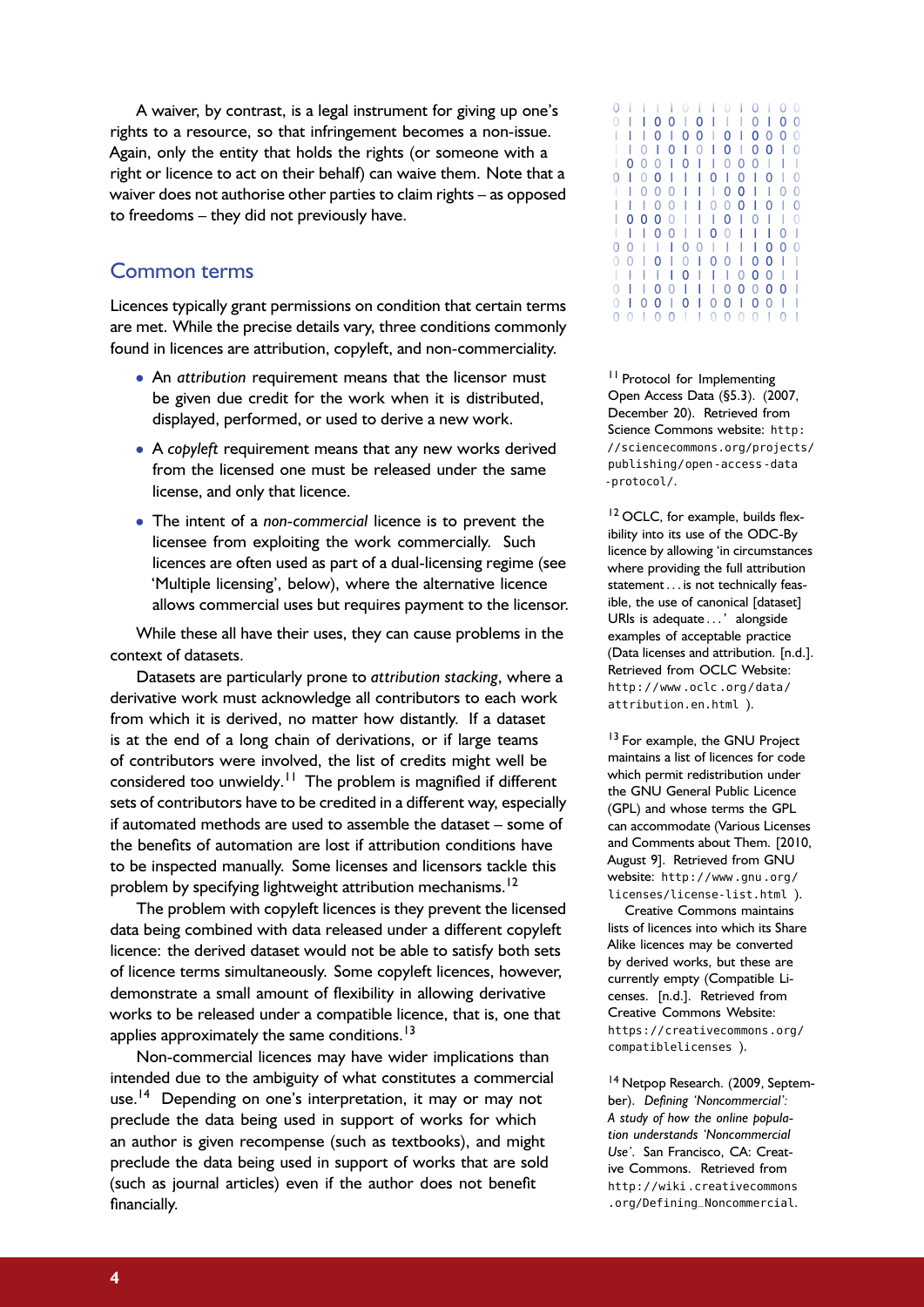## **Prepared licences**

Before considering the licensing options that are available, you should first check whether you are obliged or strongly encouraged to use a certain licence as a condition of funding or deposit, or as a matter of local policy.

Your department or institution may already have a licence prepared for you to apply to your data. Rothamsted Research, a BBSRC Institute, uses several different legacy licences for its own data, each reflecting both a desire to see the data used in current research, and caution against naïve or simplistic interpretation.<sup>[15](#page-4-0)</sup> On the other hand, it also maintains some public domain genome sequences as part of the Multinational *Brassica* Genome Project.<sup>[16](#page-4-1)</sup>

Some data centres have licences that depositors must grant as a condition of deposit. Contributors to the UK Data Archive (UKDA) are required to sign a standard licence agreement that clarifies the respective rights and responsibilities of both parties and permits the UKDA to perform its curatorial functions.<sup>[17](#page-4-2)</sup> In turn, the UKDA makes the data available under various licences depending on the type of data. Open data may use the Open Government Licence, the Creative Commons BY-SA or BY-NC-SA version 4.0 licences, or the World Bank Terms of Use (see ['Standard licences'](#page-5-0) below). Safeguarded data are made available under one of two bespoke licences: the Special Licence if the data are sensitive, otherwise the End User Licence with or without special (additional) conditions.<sup>[18](#page-4-3)</sup> Similarly, researchers depositing data with the Archaeology Data Service (ADS) are required to sign a deposit licence.<sup>[19](#page-4-4)</sup> Those using data hosted by the ADS do so under both a brief licence and a common access agreement.<sup>[20](#page-4-5)</sup>

Both the UKDA and ADS deposit licences are non-exclusive, which means among other things that granting them does not prevent you hosting a copy of the data yourself and distributing it under a different licence if you wish.

## **Bespoke licences**

Writing a bespoke licence for your data is not a trivial undertaking, and almost certainly unnecessary in the light of the standard licences available (see ['Standard licences'](#page-5-0) below). Furthermore, using a standard licence helps the users of your data as it reduces the number of licences with which they have to work, and aids interoperability and automation as described above. There are circumstances, though, in which it might be worth writing a custom licence: where the data have significant commercial value,  $2^{1}$  or where you need to clarify your responsibilities and those of reusers in respect of the data.

If you decide to do this, in the first instance you should consult with your organisation's research office, commercialisation services team and/or legal department. At the very least they will be able to advise you on the implications of including particular clauses or using particular wording in the licence; they may have standard



<span id="page-4-0"></span><sup>15</sup> Rothamsted Research Website, U R L: [http://www.rothamsted.ac](http://www.rothamsted.ac.uk/) [.uk/](http://www.rothamsted.ac.uk/).

<span id="page-4-1"></span><sup>16</sup> Multinational *Brassica* Genome Project Website, URL: [http://www](http://www.brassica.info/) [.brassica.info/](http://www.brassica.info/).

<span id="page-4-2"></span><sup>17</sup> Licence Agreement. (2013, December 16). Retrieved from UK Data Service website: [http:](http://ukdataservice.ac.uk/media/28102/licenceform.pdf) [//ukdataservice.ac.uk/media/](http://ukdataservice.ac.uk/media/28102/licenceform.pdf) [28102/licenceform.pdf](http://ukdataservice.ac.uk/media/28102/licenceform.pdf).

<span id="page-4-3"></span><sup>18</sup> Terms and Conditions of Access. (2014, April 9). Retrieved from UK Data Service website: [http:](http://www.esds.ac.uk/orderingData/termsandconditions.asp) [//www.esds.ac.uk/orderingData/](http://www.esds.ac.uk/orderingData/termsandconditions.asp) [termsandconditions.asp](http://www.esds.ac.uk/orderingData/termsandconditions.asp).

<span id="page-4-4"></span><sup>19</sup> ADS deposit licence, URL: [http:](http://www.ahds.ac.uk/documents/ahds-archaeology-licence-form.doc) [//www.ahds.ac.uk/documents/](http://www.ahds.ac.uk/documents/ahds-archaeology-licence-form.doc) [ahds-archaeology-licence-form](http://www.ahds.ac.uk/documents/ahds-archaeology-licence-form.doc) [.doc](http://www.ahds.ac.uk/documents/ahds-archaeology-licence-form.doc).

<span id="page-4-5"></span><sup>20</sup> The Terms of Use and Access to ADS Resources. (n.d.). Retrieved from Archaeology Data Service website: [http://](http://archaeologydataservice.ac.uk/advice/termsOfUseAndAccess) [archaeologydataservice.ac.uk/](http://archaeologydataservice.ac.uk/advice/termsOfUseAndAccess) [advice/termsOfUseAndAccess](http://archaeologydataservice.ac.uk/advice/termsOfUseAndAccess).

<span id="page-4-6"></span><sup>21</sup> In the UK, examples of public sector data offered commercially under bespoke licences include those from the Ordnance Survey ([http://www.ordnancesurvey.co.](http://www.ordnancesurvey.co.uk/business-and-government/licensing/licences/) [uk/business-and-government/](http://www.ordnancesurvey.co.uk/business-and-government/licensing/licences/) [licensing/licences/](http://www.ordnancesurvey.co.uk/business-and-government/licensing/licences/)) and the Hydrographic Office ([http://www.](http://www.ukho.gov.uk/copyright/) [ukho.gov.uk/copyright/](http://www.ukho.gov.uk/copyright/)).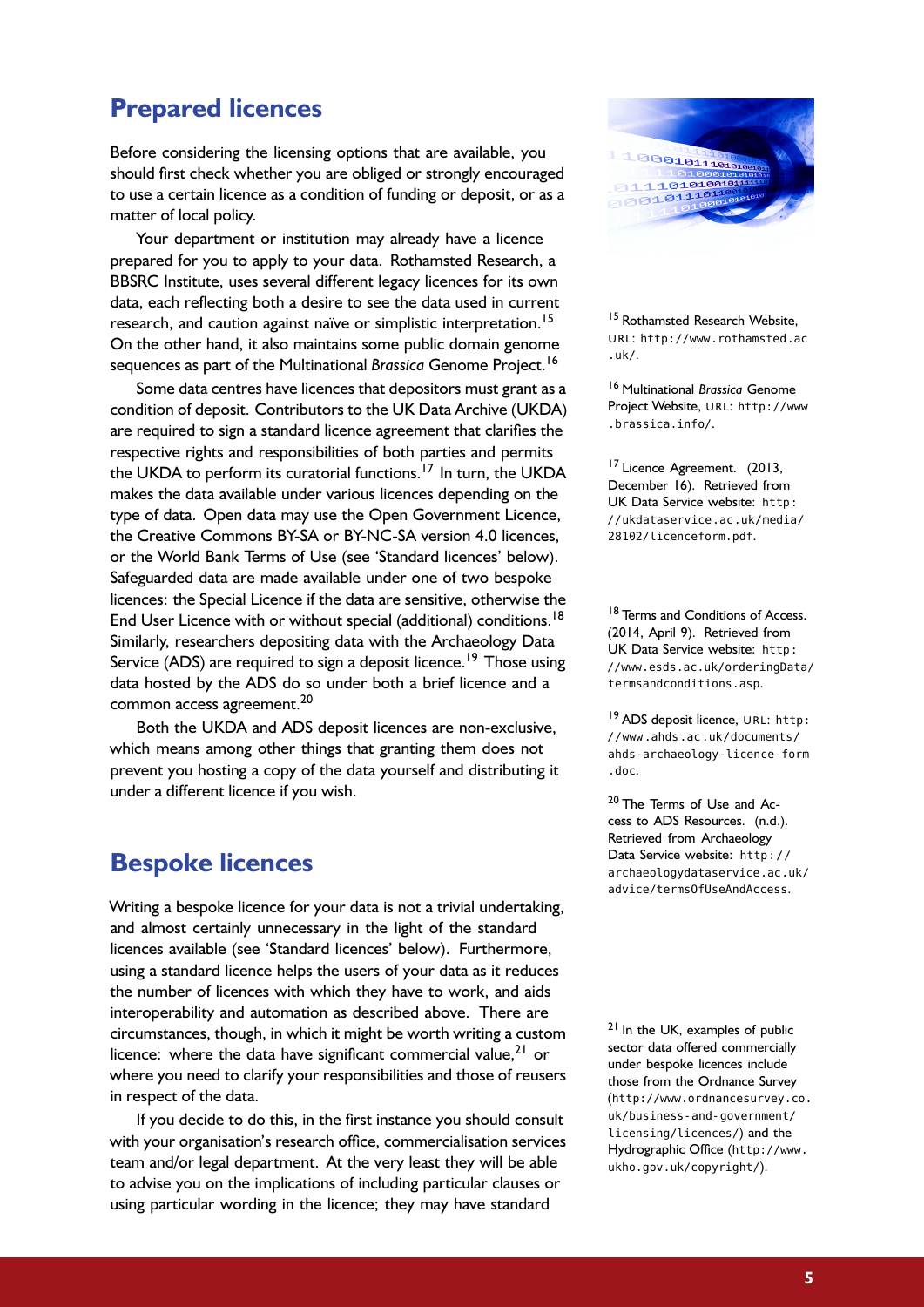texts or templates you could use, or may even offer to write the licence for you.

An example of the template approach is the Restrictive Licence  $(RL)^{22}$  $(RL)^{22}$  $(RL)^{22}$  that was developed as part of Queensland's Government Information Licensing Framework (GILF) and later adopted into the Australian Governments Open Access and Licensing Framework (AusGOAL).[23](#page-5-2) This licence, intended for government information and data, allows licensors to construct their own custom licence by filling out some simple forms. Left unmodified, the licence does not permit the licensee to do anything beyond what is allowed under copyright law, apart from a few provisions with regard to copying and redistribution. By filling out the licence's schedules, however, one can adjust the copying and distribution permissions, fix the term of the licence, restrict usage geographically, or add specific conditions or permissions. The completed template takes the form of an agreement that both licensor and licensee have to sign, so it cannot be used to give blanket permissions.

An example of fully bespoke licences are the ones used by the Augmented Multi-Party Interaction (AMI) Project at the University of Edinburgh.<sup>[24](#page-5-3)</sup> The project released its AMI Meeting Corpus under two licences written by the Edinburgh Research and Innovation unit. One was a free, non-commercial, copyleft licence,  $25$  and the other a chargeable commercial licence. This is also an example of a dual licensing arrangement (see ['Multiple licensing'](#page-9-0) below).

## <span id="page-5-0"></span>**Standard licences**

While bespoke licences are useful for catering for very specific circumstances, most research projects would be better served using one of the standard licences. Below is a selection of the standard licences available, along with reasons for and against using each one. Please note that these licences can be terminated only by expiry of the licensor's IPR or, for a particular licensee, through breach of terms.

## Creative Commons

Creative Commons is a non-profit corporation set up in 2001 for the purpose of producing simple yet robust licences for creative works.<sup>[26](#page-5-5)</sup> These licences give the creators of such works finergrained control over how they may be used than simply declaring them public domain or reserving all rights. As well as the legal text, the licences all have quick clear summaries and a canonical URL for use in HTML, RDF and other code. A rights expression language is also provided for use with  $RDF<sup>27</sup>$  $RDF<sup>27</sup>$  $RDF<sup>27</sup>$  While originally aimed at works such as music, images and video, Creative Commons licences have been used widely for most forms of original content, including data.

There are six main Creative Commons licences. While the spirit behind them has remained constant, the wording of their legal deeds has been revised over time, resulting in different *versions*, and adapted to different legal jurisdictions, resulting in different *ports*.

<span id="page-5-1"></span><sup>22</sup> AusGOAL Restrictive Licence template, URL: [http://www](http://www.ausgoal.gov.au/restrictive-licence-template) [.ausgoal.gov.au/restrictive](http://www.ausgoal.gov.au/restrictive-licence-template) [-licence-template](http://www.ausgoal.gov.au/restrictive-licence-template).

<span id="page-5-2"></span><sup>23</sup> AusGOAL. (2011, May). Australian Governments Open Access and Licensing Framework. (2011, May). Retrieved from Australian National Data Service website: [http:](http://www.ands.org.au/guides/ausgoal-awareness.html) [//www .ands .org .au/guides/](http://www.ands.org.au/guides/ausgoal-awareness.html) [ausgoal-awareness.html](http://www.ands.org.au/guides/ausgoal-awareness.html).

<span id="page-5-3"></span><sup>24</sup> AMI Meeting Corpus Website, URL: [http://groups.inf.ed.ac](http://groups.inf.ed.ac.uk/ami/corpus/) [.uk/ami/corpus/](http://groups.inf.ed.ac.uk/ami/corpus/).

<span id="page-5-4"></span><sup>25</sup> The AMI Meeting Corpus License is similar but not identical to the Creative Commons BY-NC-SA 2.0 Licence: URL: [http://groups.inf.](http://groups.inf.ed.ac.uk/ami/corpus/license.shtml) [ed.ac.uk/ami/corpus/license.](http://groups.inf.ed.ac.uk/ami/corpus/license.shtml) [shtml](http://groups.inf.ed.ac.uk/ami/corpus/license.shtml).

*'Creative Commons has the option to include commercial uses – we use the Non-Commercial one, though, because some contributors don't want to lose out on what they think more likely revenue (they think companies have money and research groups don't), and because commercial takers can't accept the Share Alike terms.'*

– Researcher from the AMI Project, University of Edinburgh

<span id="page-5-5"></span>26 Creative Commons Website, URL: <http://creativecommons.org/>.

<span id="page-5-6"></span><sup>27</sup> RDF and rights expression languages are discussed under ['Mechan](#page-11-0)[isms for licensing data'](#page-11-0) below.

**Creative Commons at a glance** *Good for*

- very simple, factual datasets
- data to be used automatically
- *Watch out for*
- versions: use v. 4 or later
- attribution stacking
- the NC condition: only use with dual licensing
- the SA condition as it reduces interoperability
- the ND condition as it severely restricts reuse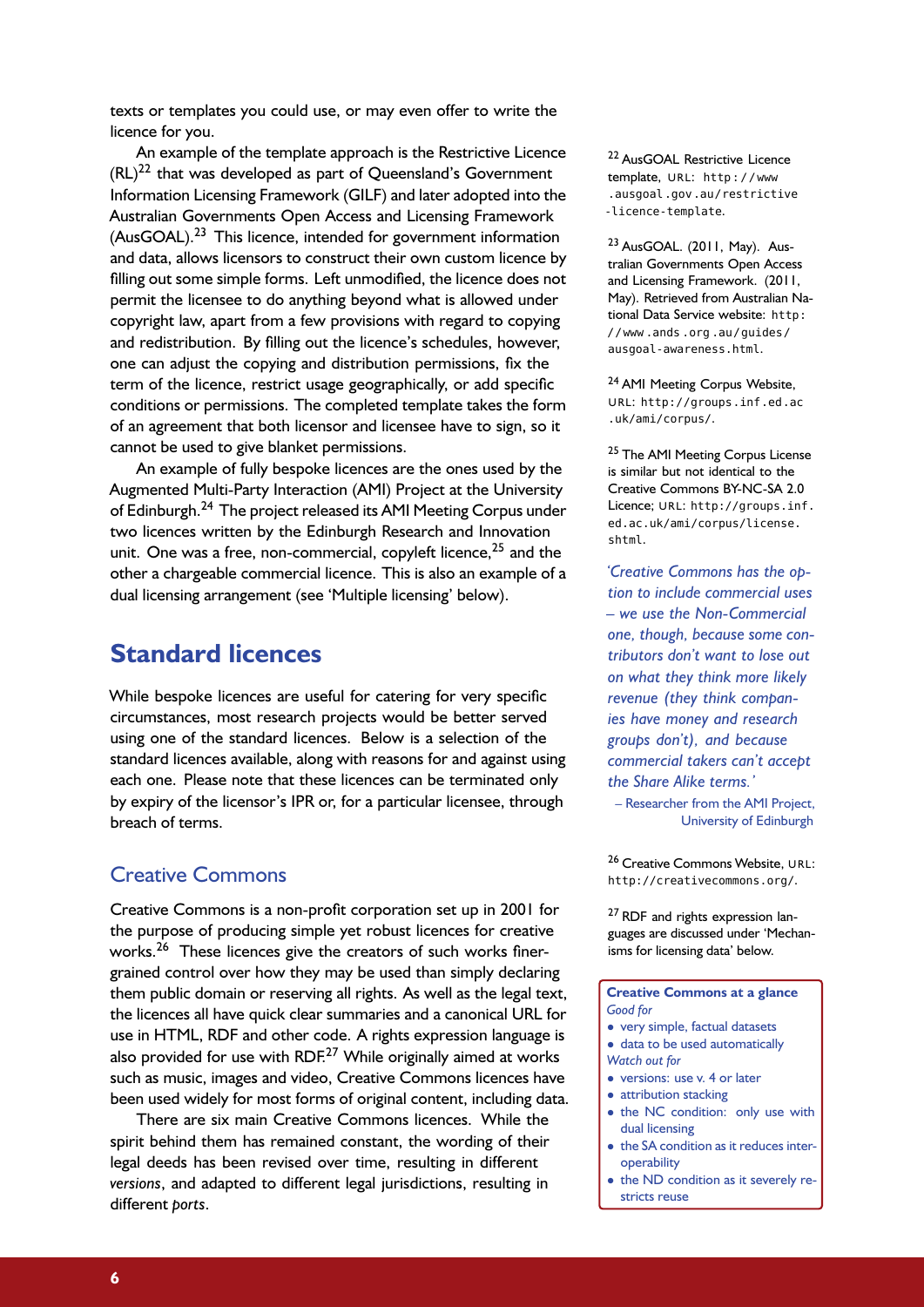Each licence includes the *Attribution* (i) condition. In the version 3 licences and earlier, it is left up to the licensor to specify the way in which credit is given. Recognising the difficulties this may cause in the context of attribution stacking, the version 4 licences can be satisfied by a link to a Web page containing attribution information, though licensors can specify additional, alternative mechanisms.

There are three other conditions that licensors can add, and the various possible combinations produce the six licences. Using just the Attribution condition is known as the CC BY licence.

There is a *Non-Commercial*  $\circledast$  condition, where commercial is defined as 'primarily intended for or directed toward commercial advantage or monetary compensation'.<sup>[28](#page-6-0)</sup>

The *Share Alike* @ condition inserts a strong copyleft clause into the licence.<sup>[29](#page-6-1)</sup> The version I licences are very strict: derivations may only use the exact same version 1 licence. The version 2 licences onwards, however, allow derivations to use a later version or a different port of the same license. Nevertheless, derivations may not use a Creative Commons licence with a different set of conditions.

Finally, including the *No Derivatives*  $\epsilon$  condition in the version 3 licences and earlier means that the licensee is forbidden from altering, transforming or building upon the work. The version 4 condition is more flexible: it allows these things for private use, but prevents the licensee from sharing the derivations. It and the Share Alike condition are mutually exclusive.

The six permutations are therefore

- **(i)** Attribution (CC BY);<sup>[30](#page-6-2)</sup>
- (i) Attribution Share Alike (CC BY-SA);<sup>[31](#page-6-3)</sup>
- $\phi \in$  Attribution No Derivatives (CC BY-ND);<sup>[32](#page-6-4)</sup>
- (i) Attribution Non-Commercial (CC BY-NC);<sup>[33](#page-6-5)</sup>
- (i) So Attribution Non-Commercial Share Alike (CC BY-NC- $SA):^{34}$  $SA):^{34}$  $SA):^{34}$
- **(i)Se** Attribution Non-Commercial No Derivatives (CC BY-NC- $ND$ ).  $35$

The versions of the licences prior to version 4 were not specifically aimed at data, so using them for such presents some problems. The most significant is that they do not explicitly cover *sui generis* database rights such as the one in force in the European Union.[36](#page-6-8) This means, for example, that use of substantial portions of a database licensed using the unported terms of version 3 or earlier may constitute a rights infringement in such jurisdictions. The version 4 licences, however, do explicitly include *sui generis* database rights unless the licensor specifically reserves them.

All versions of the licences treat datasets and databases as a whole: they do not treat the individual data themselves differently from the collection/database. This might be considered an advantage in terms of simplicity, but means they cannot be used without difficulty in certain complex cases such as collections of variously copyrighted works.

Similarly, the licences do not distinguish using data as part of a new collection/database from using them to generate content

|   |   |   | O | 0 |   |   |   |   | 0 | O | O |   |   |
|---|---|---|---|---|---|---|---|---|---|---|---|---|---|
|   |   |   | 0 | 0 |   |   |   |   | 0 | 0 |   |   |   |
|   |   | O | 0 | 0 | 0 | I |   | I | 0 |   | 0 | 0 |   |
|   |   |   | 0 | 0 | 0 | I | 0 | I |   | 0 | 0 |   |   |
|   |   |   | 0 | 0 | I | 0 | 0 | 0 | I |   |   | O | O |
|   | 0 |   | 0 | 0 | 0 | 0 | I | 0 | I | 0 |   |   |   |
|   |   |   | 0 | 0 | I | 0 | I | 0 | 0 | 0 | 0 |   |   |
|   | 0 | O | 0 |   |   |   | O | I | 0 |   | 0 | Ü |   |
|   |   |   | 0 | 0 |   |   | I | 0 | I | 0 | 0 | 0 | Ω |
|   |   |   |   |   |   |   |   | 0 | O |   |   |   |   |
|   |   |   |   |   |   |   | 0 | 0 | 0 |   |   |   |   |
| I | 0 | 0 | 0 | I | 0 | 0 | 0 | I | 0 |   |   |   |   |
|   |   | 0 | 0 | I | 0 | 0 | 0 | 0 |   |   | 0 |   |   |
|   | 0 | 0 | 0 |   |   | 0 | 0 | I | 0 | 0 |   |   |   |
|   |   |   |   |   |   | Ω | Ω |   |   |   |   |   | O |
|   |   |   |   |   |   |   |   |   |   |   |   |   |   |

<span id="page-6-0"></span><sup>28</sup> Frequently Asked Questions (section entitled 'Does my use violate the NonCommercial clause of the licenses?'). (2014, June 24). Retrieved from Creative Commons wiki: [http:](http://wiki.creativecommons.org/Frequently_Asked_Questions) [//wiki.creativecommons.org/](http://wiki.creativecommons.org/Frequently_Asked_Questions) [Frequently\\_Asked\\_Questions](http://wiki.creativecommons.org/Frequently_Asked_Questions).

<span id="page-6-1"></span><sup>29</sup> The strength of a copyleft clause refers to the range of derivations to which it applies, with weaker clauses applying to a narrower range. For example, giving a software library a weak copyleft licence means that all future versions/modifications of that library inherit the licence, but software that merely depends on that library does not.

<span id="page-6-2"></span> CC BY, URL: http:// [creativecommons.org/licenses/](http://creativecommons.org/licenses/by/4.0)  $by/4.0.$  $by/4.0.$ 

<span id="page-6-3"></span> CC BY-SA, URL: http:// [creativecommons.org/licenses/](http://creativecommons.org/licenses/by-sa/4.0)  $bv-sa/4.0.$ 

<span id="page-6-4"></span>32 CC BY-ND, URL: [http://](http://creativecommons.org/licenses/by-nd/4.0) [creativecommons.org/licenses/](http://creativecommons.org/licenses/by-nd/4.0)  $bv$ -nd/4. $0$ .

<span id="page-6-5"></span> CC BY-NC, URL: [http://](http://creativecommons.org/licenses/by-nc/4.0) [creativecommons.org/licenses/](http://creativecommons.org/licenses/by-nc/4.0) [by-nc/4.0](http://creativecommons.org/licenses/by-nc/4.0).

<span id="page-6-6"></span>34 CC BY-NC-SA, URL: [http://](http://creativecommons.org/licenses/by-nc-sa/4.0) [creativecommons.org/licenses/](http://creativecommons.org/licenses/by-nc-sa/4.0) [by-nc-sa/4.0](http://creativecommons.org/licenses/by-nc-sa/4.0).

<span id="page-6-7"></span>35 CC BY-NC-ND, URL: [http://](http://creativecommons.org/licenses/by-nc-nd/4.0) [creativecommons.org/licenses/](http://creativecommons.org/licenses/by-nc-nd/4.0) [by-nc-nd/4.0](http://creativecommons.org/licenses/by-nc-nd/4.0).

<span id="page-6-8"></span><sup>36</sup> More precisely, the ports of the version 3 licences to European jurisdictions fully waive the *sui generis* database right, while all other ports and the unported versions fully reserve it.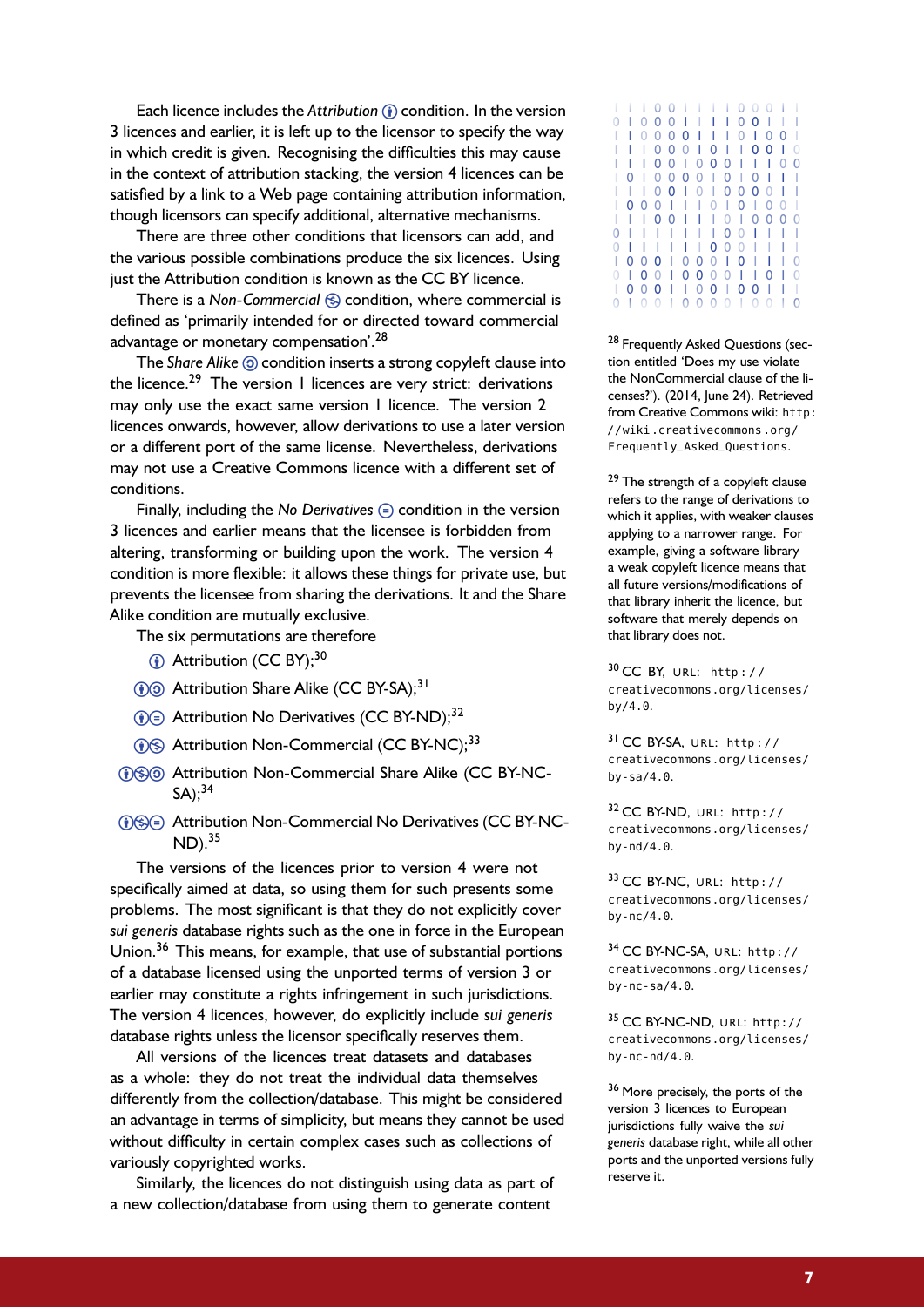(graphs, models, maps, etc.). This means the Share Alike and No Derivatives conditions might have further reaching consequences than intended. Indeed, the No Derivatives condition would likely disallow most substantive types of reuse, leaving only such cases as checking that data within the set derive from each other as claimed. It should therefore be avoided.

In addition to the six main licences, Creative Commons provides tools for entering works into the public domain, or certifying works as already being in the public domain (see ['Public](#page-8-0) [domain'](#page-8-0), below).

## Open Data Commons

The Open Data Commons Project<sup>[37](#page-7-0)</sup> was set up in 2007 to develop a successor to the Talis Community Licence (TCL).<sup>[38](#page-7-1)</sup> The first licence to be produced was a public domain dedication for databases. The project transferred to the Open Knowledge Foundation in 2009 and has produced two further licences having some of the character of the Creative Commons licences, but designed specifically for databases. All three follow the Creative Commons model of providing a clear summary and canonical URL alongside the full legal text.

The Open Data Commons Attribution Licence (ODC-By) allows licensees to copy, distribute and use the database, to produce works from it and to modify, transform and build upon it for any purpose. $39$  If content is generated from the data, that content should include or accompany a notice explaining that the database was used in its creation. $40$  If the database is used substantially to create a new database or collection of databases, the licence URL or text and copyright/database right notices must be distributed with the new database or collection.

The Open Data Commons Open Database Licence (ODC-ODbL) is the same as ODC-By but for a couple of additional conditions.<sup>[41](#page-7-4)</sup> It adds a copyleft condition that applies to new databases derived from the database (but not collections of databases or non-database content produced directly from it); this condition would be satisfied by future versions of the same licence or a compatible one as judged by the licensor. The other condition is that technological restrictions such as Digital Rights Management (DRM) mechanisms can only be applied to the database or a new database derived from it if an alternative copy without the restrictions is made equally available.

Being written in database terms, these licences are suited to a wider range of research data than the Creative Commons equivalents. The ODC-ODbL copyleft condition is also slightly more flexible than Creative Commons' Share Alike, though the ODC attribution requirement is slightly less flexible.

## Open/Non-Commercial Government Licence

The Open Government Licence (OGL) was released as part of the UK Government Licensing Framework in September 2010; version 2 was released in June  $2013.<sup>42</sup>$  $2013.<sup>42</sup>$  $2013.<sup>42</sup>$  It is intended for UK public sector

#### **Example**

In 2010, [OpenStreetMap changed its](http://www.osmfoundation.org/wiki/License/We_Are_Changing_The_License) [licence](http://www.osmfoundation.org/wiki/License/We_Are_Changing_The_License) from CC BY-SA 2.0 to ODC-ODbL 1.0 because ODbL

- handled database rights;
- enforced copyleft for derived data but not derived maps;
- allowed the project to speak for all contributors.

<span id="page-7-0"></span><sup>37</sup> Open Data Commons Website, URL: [http://opendatacommons](http://opendatacommons.org/) [.org/](http://opendatacommons.org/).

<span id="page-7-1"></span>38 TCL, URL: [http://tinyurl](http://tinyurl.com/p3ag72b) [.com/p3ag72b](http://tinyurl.com/p3ag72b).

#### **ODC-By at a glance** *Good for*

- most databases and datasets
- data to be used automatically
- data to be used for generating nondata products

*Watch out for*

• attribution stacking

<span id="page-7-2"></span> $39$  ODC-By, URL: http:// [opendatacommons.org/licenses/](http://opendatacommons.org/licenses/by/) [by/](http://opendatacommons.org/licenses/by/).

<span id="page-7-3"></span><sup>40</sup> Example notice: 'Contains information from **〈***database***〉** which is made available under the [ODC Attribution](http://opendatacommons.org/licenses/by/) [License.](http://opendatacommons.org/licenses/by/)'

#### **ODC-ODbL at a glance** *Good for*

- most databases and datasets
- data to be used automatically
- data to be used for generating nondata products
- *Watch out for*
- attribution stacking
- the copyleft condition as it reduces interoperability
- the DRM clause as it may put off some reusers

<span id="page-7-4"></span>41 ODC-ODbL, URL: [http://](http://opendatacommons.org/licenses/odbl/) [opendatacommons.org/licenses/](http://opendatacommons.org/licenses/odbl/) [odbl/](http://opendatacommons.org/licenses/odbl/).

<span id="page-7-5"></span><sup>42</sup> Open Government Licence for public sector information, URL: [http://www.nationalarchives](http://www.nationalarchives.gov.uk/doc/open-government-licence/version/2/) [.gov.uk/doc/open-government](http://www.nationalarchives.gov.uk/doc/open-government-licence/version/2/) [-licence/version/2/](http://www.nationalarchives.gov.uk/doc/open-government-licence/version/2/).

A machine-readable version of the Open Government Licence is available at [http://](http://reference.data.gov.uk/id/open-government-licence) [reference.data.gov.uk/id/open](http://reference.data.gov.uk/id/open-government-licence) [-government-licence](http://reference.data.gov.uk/id/open-government-licence).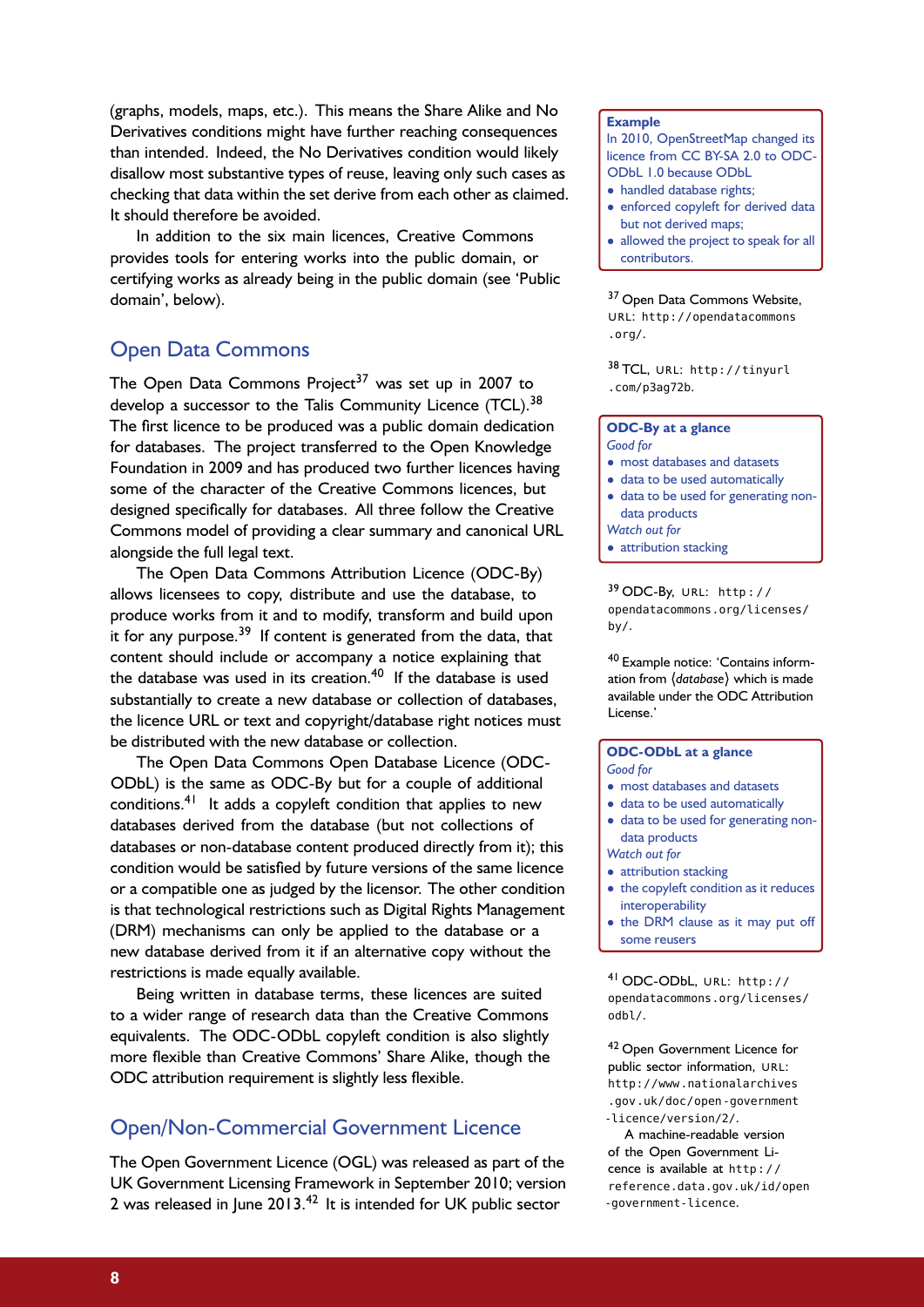and government resources, particularly datasets, source code and collected or original information; that it cannot be used by licensors outside the UK is not directly stated, but is implied by the wording of its exemptions.

The terms of the licence are similar to CC BY in that attribution is required, derivative works and commercial uses are explicitly allowed, and there is no copyleft condition. Version 1 of the licence contained some additional conditions; most of them have been removed from version 2, except that derivative works must not be represented as having official status.

There are also categories of information for which the licence explicitly does not permit use:

- personal information;
- unpublished information, other than that disclosed under information access legislation (FoIA, etc.);
- public sector logos, armorial bearings, etc. other than as an integral part of a document or dataset;
- military insignia;
- identity documents;
- information subject to patents, trademarks, design rights, third party copyright (unless authorised), etc.

The attribution condition is couched in flexible terms so as to mitigate the problem of attribution stacking. In cases of data being drawn together from many different datasets, a simple generic statement will satisfy the licence terms.<sup>[43](#page-8-1)</sup> Furthermore, if a derived dataset is released under CC BY version 4 or ODC-By, users complying with that licence's attribution requirement automatically satisfy those of the OGL.

A non-commercial variant was introduced in July 2011,<sup>[44](#page-8-2)</sup> where commercial uses are understood to be 'primarily intended for or directed toward commercial advantage or private monetary compensation'. The current version retains some of the additional conditions from OGL version 1 not present in version 2:

- the resource must not be used to mislead others; and
- use of the resource must not breach the Data Protection Act 1998 or the Privacy and Electronic Communications (EC Directive) Regulations 2003.

Notably, while the licence as a whole is not copyleft, the noncommercial aspect of it is. In other words, it requires that any derivations are released under a non-commercial licence.

#### <span id="page-8-0"></span>Public domain

The most permissive way of releasing data is under a dedication to the public domain. This is where all copyright interests and database rights are waived, allowing the data to be used as freely as possible. Dedicating a work to the public domain is not as simple as it sounds, which is why Creative Commons and Open Data Commons have produced special tools for the purpose.

## **OGL at a glance**

*Good for*

- UK public sector databases and datasets
- data to be used automatically *Watch out for*
- attribution stacking if used with differently licensed data
- categories of data that cannot be licensed in this way
- ties to the UK legal context

|  |  |  |  |  | 0   0   0     0 0 0   0   1                                                   |  |
|--|--|--|--|--|-------------------------------------------------------------------------------|--|
|  |  |  |  |  | 10101100100110                                                                |  |
|  |  |  |  |  | 1 1 0 1 0 0 0 0 0 0 0 1 1                                                     |  |
|  |  |  |  |  | 10001100100010                                                                |  |
|  |  |  |  |  | 11000011011110                                                                |  |
|  |  |  |  |  | 0   0   0   0   0   0   0   0   0   0   0   0   0   0   0   0   0   0   0   0 |  |
|  |  |  |  |  | 0     0   0 0 0   0                                                           |  |

<span id="page-8-1"></span><sup>43</sup> 'Contains public sector information licensed under the Open Government Licence v2.0.'

#### **NCGL at a glance** *Good for*

- commercially valuable UK public
- sector databases and datasets
- data to be used automatically
- *Watch out for* • attribution stacking if used with dif-
- ferently licensed data
- restrictions on uses: only use with dual licensing
- categories of data that cannot be licensed in this way
- ties to the UK legal context

<span id="page-8-2"></span><sup>44</sup> Non-Commercial Government Licence for public sector information, URL: [http://www](http://www.nationalarchives.gov.uk/doc/non-commercial-government-licence/non-commercial-government-licence.htm) [.nationalarchives.gov.uk/doc/](http://www.nationalarchives.gov.uk/doc/non-commercial-government-licence/non-commercial-government-licence.htm) [non -commercial -government](http://www.nationalarchives.gov.uk/doc/non-commercial-government-licence/non-commercial-government-licence.htm) [-licence / non -commercial](http://www.nationalarchives.gov.uk/doc/non-commercial-government-licence/non-commercial-government-licence.htm) [-government-licence.htm](http://www.nationalarchives.gov.uk/doc/non-commercial-government-licence/non-commercial-government-licence.htm).

A machine-readable version of the Non-Commercial Government Licence is available at [http://](http://reference.data.gov.uk/id/non-commercial-government-licence) [reference .data .gov .uk/id/](http://reference.data.gov.uk/id/non-commercial-government-licence) [non -commercial -government](http://reference.data.gov.uk/id/non-commercial-government-licence) [-licence](http://reference.data.gov.uk/id/non-commercial-government-licence).

#### **Public domain at a glance** *Good for*

- most databases and datasets
- data to be used by anyone or any tool
- data to be used for any purpose *Watch out for*
- lack of control over how database is reused
- lack of protection against unfair competition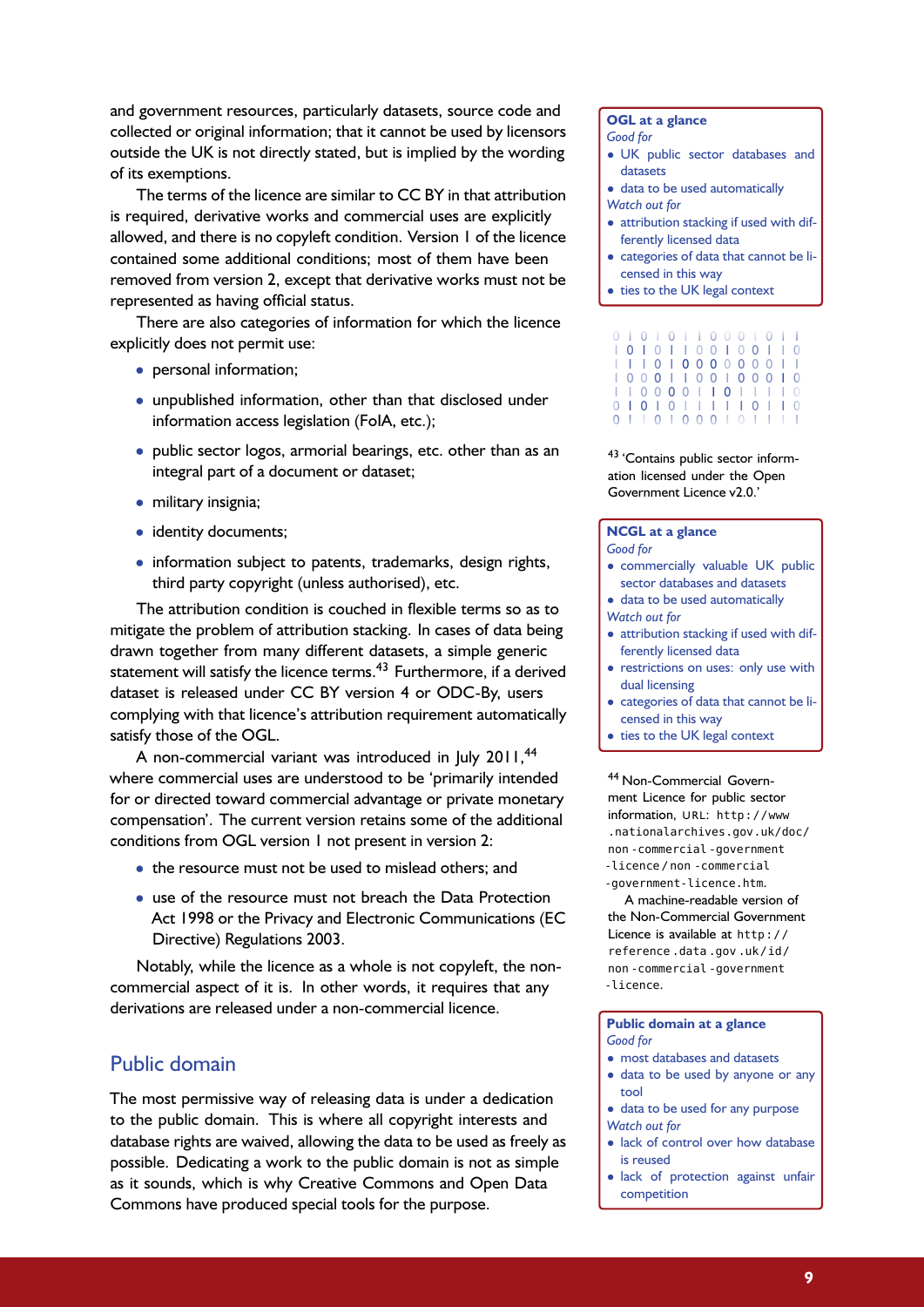Creative Commons Zero (CC0) is for dedicating works to the public domain.<sup>[45](#page-9-1)</sup> It works on two levels: as a waiver of a person's rights to the work, and in case that is not effective, as an irrevocable, royalty-free and unconditional licence for anyone to use the work for any purpose. The rights waived include database rights, so CC0 is suitable for use with data.<sup>[46](#page-9-2)</sup>

There is also the Creative Commons Public Domain Mark (CC PDM), a tool that anyone can use to assert that a work is already in the public domain. $47$  The motivation for the tool is to allow public domain works to be more easily discovered and recognised as such,<sup>[48](#page-9-4)</sup> but it should not be used for waiving rights.

The Open Data Commons Public Domain Dedication and Licence (PDDL) accomplishes much the same thing in much the same way as CC0, but is worded specifically in database terms.<sup>[49](#page-9-5)</sup> (It should not be confused with the deprecated Creative Commons Public Domain Dedication and Certification [CC PDDC] tool.) The PDDL explicitly provides for a set of community norms to be associated with a database, such as the Open Data Commons Attribution-Sharealike Community Norms.<sup>[50](#page-9-6)</sup> These express the same ideals as the corresponding licence, but in the form of a code of etiquette rather than a legal obligation.There is also the Open Data Commons Database Contents Licence (ODC-DbCL), which waives copyright for the contents of the database without affecting the copyright or database right of the database itself.<sup>[51](#page-9-7)</sup>

Given that dedicating data to the public domain involves permanently relinquishing so many rights and protections, including protection against unfair competition, it is perhaps an unattractive option for data whose creators have yet to fully exploit them, either academically or commercially. Nevertheless, it does resolve many of the ambiguities surrounding data use and reuse – to which parts of a database copyright applies, the extent to which database rights apply, what constitutes fair or insubstantial use, what constitutes commercial use – and greatly simplifies integration with other data.

While community norms documents have no legal force, unlike copyright and licences, they can still be effective if the target community shares the values reflected and incorporates the norms into its governance mechanisms. The paradigmatic example is the prohibition of plagiarism, which as a community norm has arguably a greater moral force than copyright law.<sup>[52](#page-9-8)</sup> In the data context, Polar Science is a field in which community norms are being used to ensure both high quality contributions and respectful reuse of data without resorting to legal measures.<sup>[53](#page-9-9)</sup>

## <span id="page-9-0"></span>**Multiple licensing**

In cases where none of the above licences are entirely satisfactory, it may be possible to use a multiple licensing approach. This would allow recipients of the data to choose from a specified set the licence under which they use the data.

Multiple licensing is usually used in the open source software world to achieve one of two aims. The first is to control, rather than freely permit or forbid outright, use of the software in

<span id="page-9-1"></span>45 CC0, URL: http:// [creativecommons .org /](http://creativecommons.org/publicdomain/zero/1.0/) [publicdomain/zero/1.0/](http://creativecommons.org/publicdomain/zero/1.0/).

<span id="page-9-2"></span><sup>46</sup> Peters, D. (2009, March 11). Expanding the public domain: Part zero. Retrieved from [http://](http://creativecommons.org/weblog/entry/13304) [creativecommons.org/weblog/](http://creativecommons.org/weblog/entry/13304) [entry/13304](http://creativecommons.org/weblog/entry/13304).

<span id="page-9-3"></span>47 CC Public Domain Mark, URL: [http://creativecommons.org/](http://creativecommons.org/publicdomain/mark/1.0/) [publicdomain/mark/1.0/](http://creativecommons.org/publicdomain/mark/1.0/).

<span id="page-9-4"></span><sup>48</sup> Peters, D. (2010, October 11). Creative Commons launches Public Domain Mark: Europeana and Cultural Heritage Institutions lead early adoption. Retrieved from [http://creativecommons.org/](http://creativecommons.org/press-releases/entry/23755) [press-releases/entry/23755](http://creativecommons.org/press-releases/entry/23755).

<span id="page-9-5"></span> $49$  PDDL, URL: http:// [opendatacommons.org/licenses/](http://opendatacommons.org/licenses/pddl/) [pddl/](http://opendatacommons.org/licenses/pddl/).

<span id="page-9-6"></span><sup>50</sup> ODC Attribution-Sharealike Community Norms, URL: [http:](http://opendatacommons.org/norms/odc-by-sa/) [//opendatacommons.org/norms/](http://opendatacommons.org/norms/odc-by-sa/) [odc-by-sa/](http://opendatacommons.org/norms/odc-by-sa/).

<span id="page-9-7"></span>51 ODC-DbCL, URL: [http://](http://opendatacommons.org/licenses/dbcl/) [opendatacommons.org/licenses/](http://opendatacommons.org/licenses/dbcl/) [dbcl/](http://opendatacommons.org/licenses/dbcl/).

<span id="page-9-8"></span><sup>52</sup> Murray, L. J. (2008). Plagiarism and copyright infringement: The costs of confusion. In C. Eisner & M. Vicinus (Eds.), *Originality, imitation and plagiarism: Teaching writing in the digital age* (pp. 173–181). Ann Arbor, MI: University of Michigan Press.

<span id="page-9-9"></span>53 Appropriate Behavior when Contributing and Using PIC Data. (n.d.). Establishing the framework for the long-term stewardship of polar data and information. (n.d.). Retrieved from Polar Information Commons website: [http://web](http://web.archive.org/web/20140720090800/http://www.polarcommons.org/ethics-and-norms-of-data-sharing.php) [.archive.org/web/20140720090](http://web.archive.org/web/20140720090800/http://www.polarcommons.org/ethics-and-norms-of-data-sharing.php) [800/http://www.polarcommons](http://web.archive.org/web/20140720090800/http://www.polarcommons.org/ethics-and-norms-of-data-sharing.php) [.org/ethics-and-norms-of-data](http://web.archive.org/web/20140720090800/http://www.polarcommons.org/ethics-and-norms-of-data-sharing.php) [-sharing.php](http://web.archive.org/web/20140720090800/http://www.polarcommons.org/ethics-and-norms-of-data-sharing.php).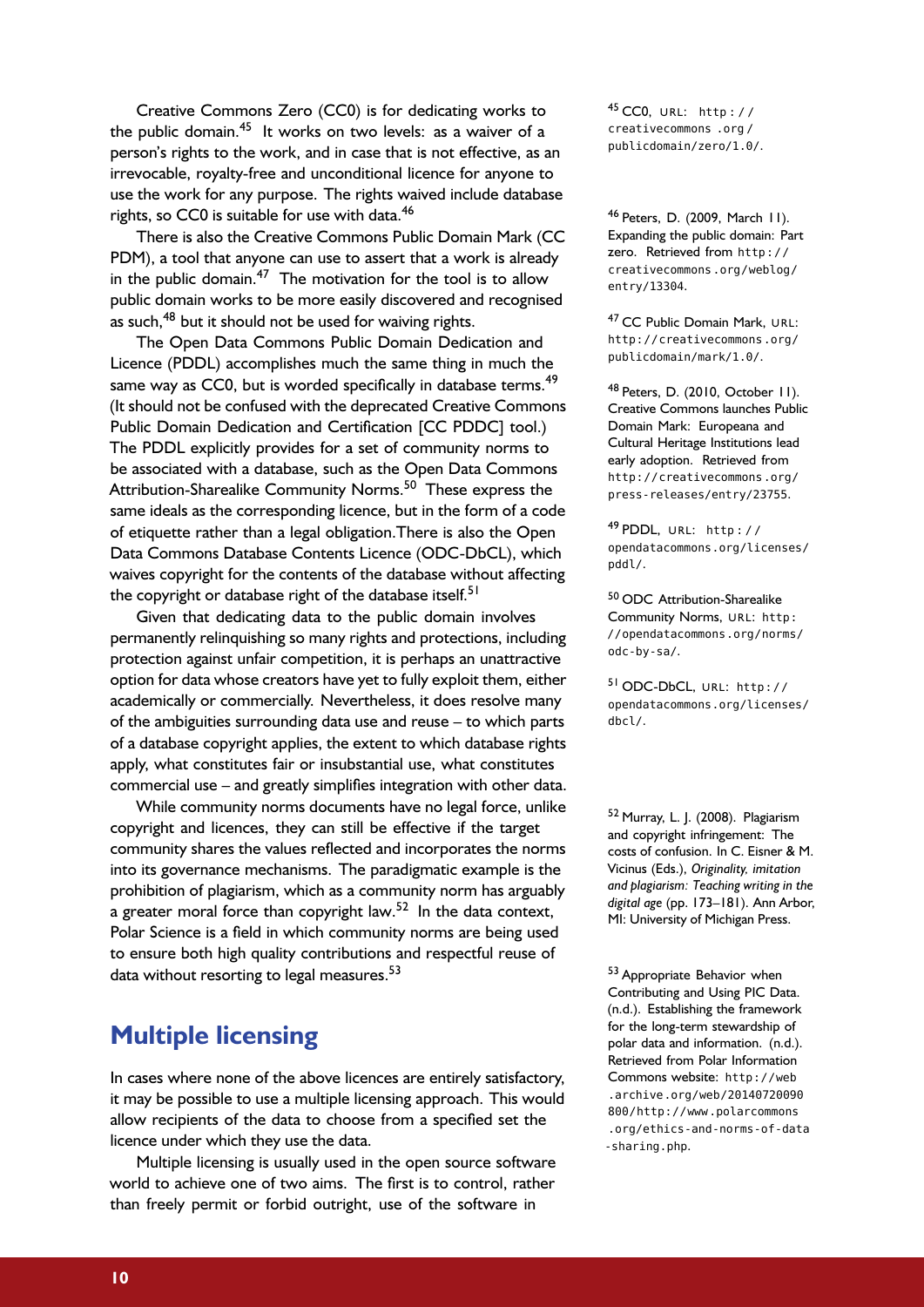commercial or proprietary applications, thereby providing a means of generating income from the open source code. The second is to resolve the compatibility problems that exist between copyleft licences.<sup>[54](#page-10-1)</sup> In the language of the Creative Commons licences, it allows owners of source code to address the issues associated with the Non-Commercial and Share-Alike clauses, respectively.

In the first case, a typical scenario would be for the owners of the source code to release it under an open source licence with a strong copyleft clause, such as the GNU General Public Licence (GPL). At the same time, they offer the source code under an alternative licence without the copyleft clause, and charge a fee for the use of this less-demanding licence.<sup>[55](#page-10-0)</sup> This dual licensing regime gives developers the choice of using the code for free in free, open source software, or paying a fee to use the code in closed source, possibly commercial software.

In the second case, the owners of the source code allow developers to use it under one of several open source licences, broadening the range of code with which it can be combined. For example, the source code of the SeaMonkey Internet application suite is triple-licensed under the Mozilla Public Licence (MPL), the GNU General Public Licence (GPL) and the GNU Lesser General Public Licence (LGPL).<sup>[56](#page-10-2)</sup>

While multiple licensing can be a useful strategy, there are some issues that need to be borne in mind. The option to multiply license a dataset is certainly available to you if you hold all the rights that pertain to the dataset: that is, you hold rights over the dataset, and any aspect of the data for which you do not hold rights is public domain or exempt from copyright/database right restrictions. If this is not the case then what you can do is, of course, determined by the terms of the licensed data that contributes to your dataset:

- If the licence applies a copyleft condition to derived works/ databases, you must respect that and license the derived dataset in the same way.
- If the licence applies a non-commercial condition to uses of the licensed data, then you should not charge others for any of the licences under which you release your derived dataset, though this does not prevent you using multiple licensing as a compatibility strategy.

In any event, whenever licensing a dataset containing data licensed to you, you should be careful not to claim rights you do not hold.

Multiple licensing works both ways, of course. If the ability to license your derived dataset as you please is important to you, you may be able to negotiate a special licence or contractual arrangement with the other rights holders that allows you to do this, in which case the rights holders are setting up a multiple licensing regime of their own. Another, more extreme, possibility is to negotiate a rights assignment.<sup>[57,](#page-10-3)[58](#page-10-4)</sup>

By way of illustration, a dual licensing model working within these constraints is shown in [Figure 1.](#page-10-5) This model was devised with software development in mind, though it could be applied to situations where a data resource is expanded by many contributors over time.

<span id="page-10-1"></span><sup>54</sup> Blanco, E. (2012, September 9). Dual-licensing as a business model. Retrieved from OSS Watch website: [http://oss-watch.ac](http://oss-watch.ac.uk/resources/duallicence2) [.uk/resources/duallicence2](http://oss-watch.ac.uk/resources/duallicence2).

<span id="page-10-0"></span><sup>55</sup> Välimäki, M. (2003). Dual licensing in open source software industry. *Systemes d'Information et Management*, *8*(1), 63–75. Retrieved from [http://ssrn.com/abstract=](http://ssrn.com/abstract=1261644) [1261644](http://ssrn.com/abstract=1261644)

<span id="page-10-2"></span><sup>56</sup> SeaMonkey Legal Resources. (2012, May 7). Retrieved from SeaMonkey Project website: [http:](http://www.seamonkey-project.org/legal/) [//www.seamonkey-project.org/](http://www.seamonkey-project.org/legal/) [legal/](http://www.seamonkey-project.org/legal/).

<span id="page-10-3"></span><sup>57</sup> Meeker, H. (2005, April 6). Duallicensing open source business models. Retrieved from [http:](http://linux.sys-con.com/node/49061/print) [//linux .sys -con .com/node/](http://linux.sys-con.com/node/49061/print) [49061/print](http://linux.sys-con.com/node/49061/print).

<span id="page-10-4"></span><sup>58</sup> When a Company Asks For Your Copyright. (2010, October 3). Retrieved from GNU Project website: [http://www .gnu](http://www.gnu.org/philosophy/assigning-copyright.html) [.org/philosophy/assigning](http://www.gnu.org/philosophy/assigning-copyright.html) [-copyright.html](http://www.gnu.org/philosophy/assigning-copyright.html).



<span id="page-10-5"></span>**Figure 1:** Licence streams of a core product in a simplified dual licensing model (adapted from Välimäki,  $2003$ ).  $5\overline{5}$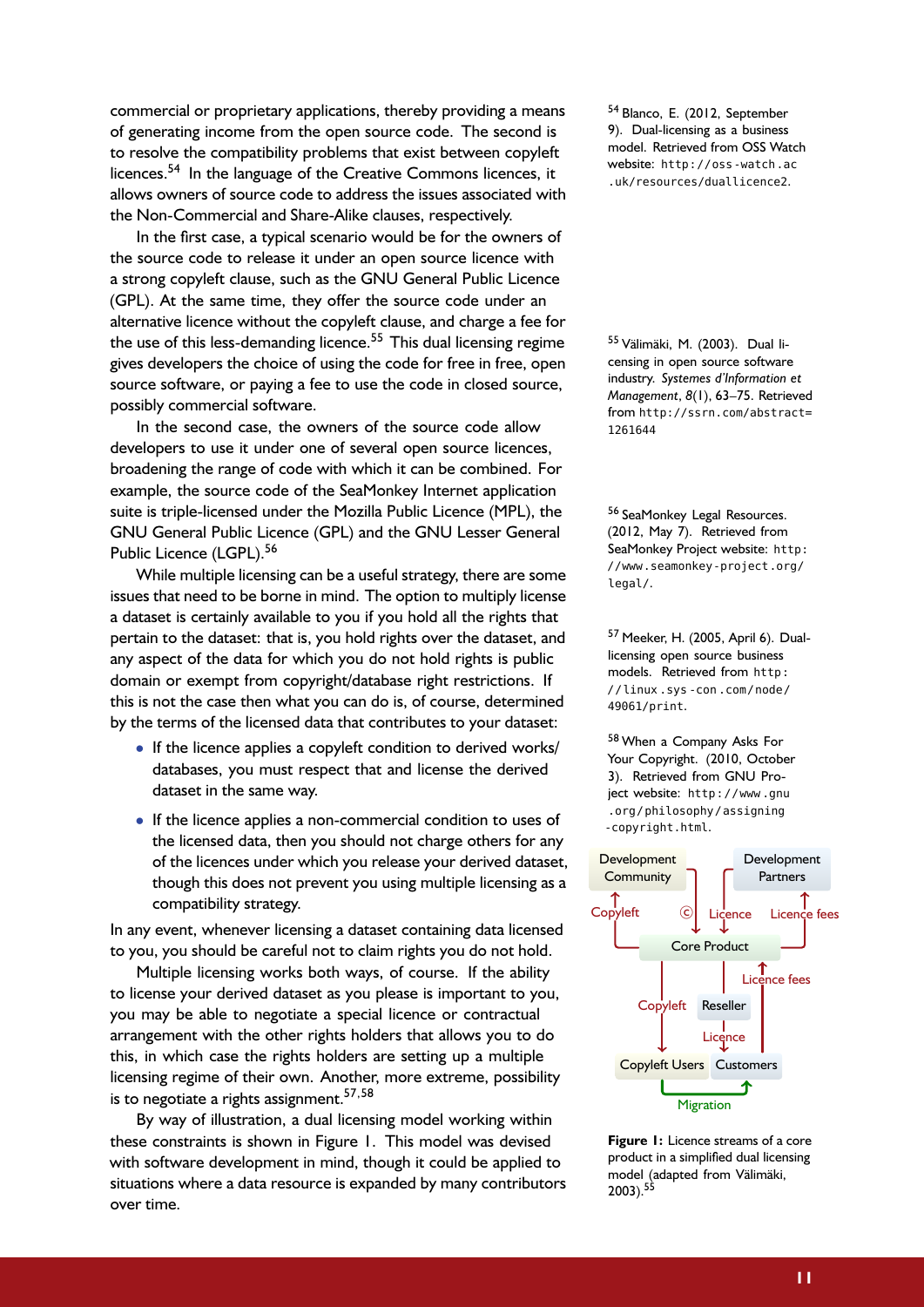## <span id="page-11-0"></span>**Mechanisms for licensing data**

Once you have decided on a suitable licence, all that remains is to attach that licence to the data. There are a few different ways of doing this, but mostly they involve a *statement* that the data is released under a particular licence or public domain dedication, and a mechanism for retrieving the *full text* of the licence itself. As an example, the suggested text for attaching the Open Data Commons PDDL to a database is as follows.

> [This database is/These data are/**〈***name of dataset***〉** is] made available under the Public Domain Dedication and License v1.0 whose full text can be found at: [http://](http://opendatacommons.org/licenses/pddl/1.0/) [opendatacommons.org/licenses/pddl/1.0/](http://opendatacommons.org/licenses/pddl/1.0/)

The rights statement should be displayed prominently, so that any user of the data will realise that they are licensed or public domain. It is important to note, though, that the first inspection of the data might be done by an automated tool rather than a human. CrystalEye,<sup>[59](#page-11-1)</sup> for example, is a database of crystal structures compiled by automatically parsing journal articles and other data sources. The problem for such efforts comes when the tool has to review the IPR status of a data source, examine any available licence terms, and decide whether to accept them. There are three possible ways to overcome this difficulty:

- 1. a human could review each data source before letting the tool use it;
- 2. a human could decide in advance under which licences the tool would be allowed to use data, and the data provider could label the data source in such a way that a tool could tell under what licence it is released;
- 3. tool authors and data providers could agree a common vocabulary for describing the capabilities of tools, and data providers could associate with the data a machine-readable list of operations that are, or are not, permitted.

The first of these is not scalable. The third requires extensive co-ordination and places limits on the capabilities an automated tool can have, but once set up requires very little human intervention. On a technical level it can be achieved through use of a Rights Expression Language such as MPEG-21 REL,<sup>[60](#page-11-2)</sup> Open Digital Rights Language, <sup>[61](#page-11-3)</sup> or METSRights.<sup>[62](#page-11-4)</sup> Permissions and restrictions written in such a language represent an arrangement in their own right: strictly speaking they can only be used as an alternative to, or replacement for, an actual licence, not as a machineactionable 'explanation' of one. The exception to this is the Creative Commons Rights Expression Language, which delegates the precise definition of its terms to the respective full legal codes of the Creative Commons licences.<sup>[63,](#page-11-5)[64](#page-11-6)</sup>

The second option is a compromise between the other two; it only works well when data providers use standard licences identified by standard URLs. For example, the machine-readable equivalent of the ODC PDDL statement above would be a Resource Description Framework (RDF) triple such as that shown in [Figure 2.](#page-12-0)<sup>[65](#page-11-7)</sup>

0 1 0 1 1 1 0 1 0 1 1 0 1 0 1 1 1 1 1 0 1 0 0 0 0 1 1 0 1 1 1 1 0 1 1 0 1 0 0 1 1 1 0 1 1 1 0 1 1 0 1 0 1 0 0 1 0 1 1 1 0 0 0 1 0 0 1 1 1 1 1 0 0 0 1 0 0 1 0 1 0 1 0 1 0 0 1 0 1 1 1 1 0 0 0 0 0 0 1 1010010010111 0 0 1 0 1 1 1 1 1 1 0 0 1 1 10001010010000 10011101000111 0 1 0 1 0 0 1 0 1 1 1 0 0 0

<span id="page-11-1"></span>59 CrystalEye Website, URL: [http://wwmm .ch .cam .ac .uk/](http://wwmm.ch.cam.ac.uk/crystaleye/) [crystaleye/](http://wwmm.ch.cam.ac.uk/crystaleye/).

<span id="page-11-2"></span><sup>60</sup> ISO/IEC 21000-5:2004. *Information technology – Multimedia framework (MPEG-21) – Part 5: Rights Expression Language.* International Organization for Standardization.

<span id="page-11-3"></span><sup>61</sup> ODRL Community Group, URL: [http://www.w3.org/community/](http://www.w3.org/community/odrl/) [odrl/](http://www.w3.org/community/odrl/).

<span id="page-11-4"></span>62 METSRights schema, URL: [http:](http://www.loc.gov/standards/rights/METSRights.xsd) [//www .loc .gov/standards/](http://www.loc.gov/standards/rights/METSRights.xsd) [rights/METSRights.xsd](http://www.loc.gov/standards/rights/METSRights.xsd).

<span id="page-11-5"></span><sup>63</sup> Abelson, H., Adida, B., Linksvayer, M. & Yergler, N. (2008, March 3). *ccREL: The Creative Commons Rights Expression Language*. Version 1.0. Creative Commons. Retrieved from [http://wiki.creativecommons](http://wiki.creativecommons.org/images/d/d6/Ccrel-1.0.pdf) [.org/images/d/d6/Ccrel-1.0](http://wiki.creativecommons.org/images/d/d6/Ccrel-1.0.pdf) [.pdf](http://wiki.creativecommons.org/images/d/d6/Ccrel-1.0.pdf).

<span id="page-11-6"></span><sup>64</sup> CC REL by Example. (n.d.). Retrieved from Creative Commons website: [http://labs](http://labs.creativecommons.org/2011/ccrel-guide/) [.creativecommons .org/2011/](http://labs.creativecommons.org/2011/ccrel-guide/) [ccrel-guide/](http://labs.creativecommons.org/2011/ccrel-guide/).

<span id="page-11-7"></span><sup>65</sup> Manola, F. & Miller, E. (Eds.). (2004, February 10). *RDF primer*. W3C Recommendation. W3C. retrieved from [http://www .w3](http://www.w3.org/TR/rdf-primer/) [.org/TR/rdf-primer/](http://www.w3.org/TR/rdf-primer/).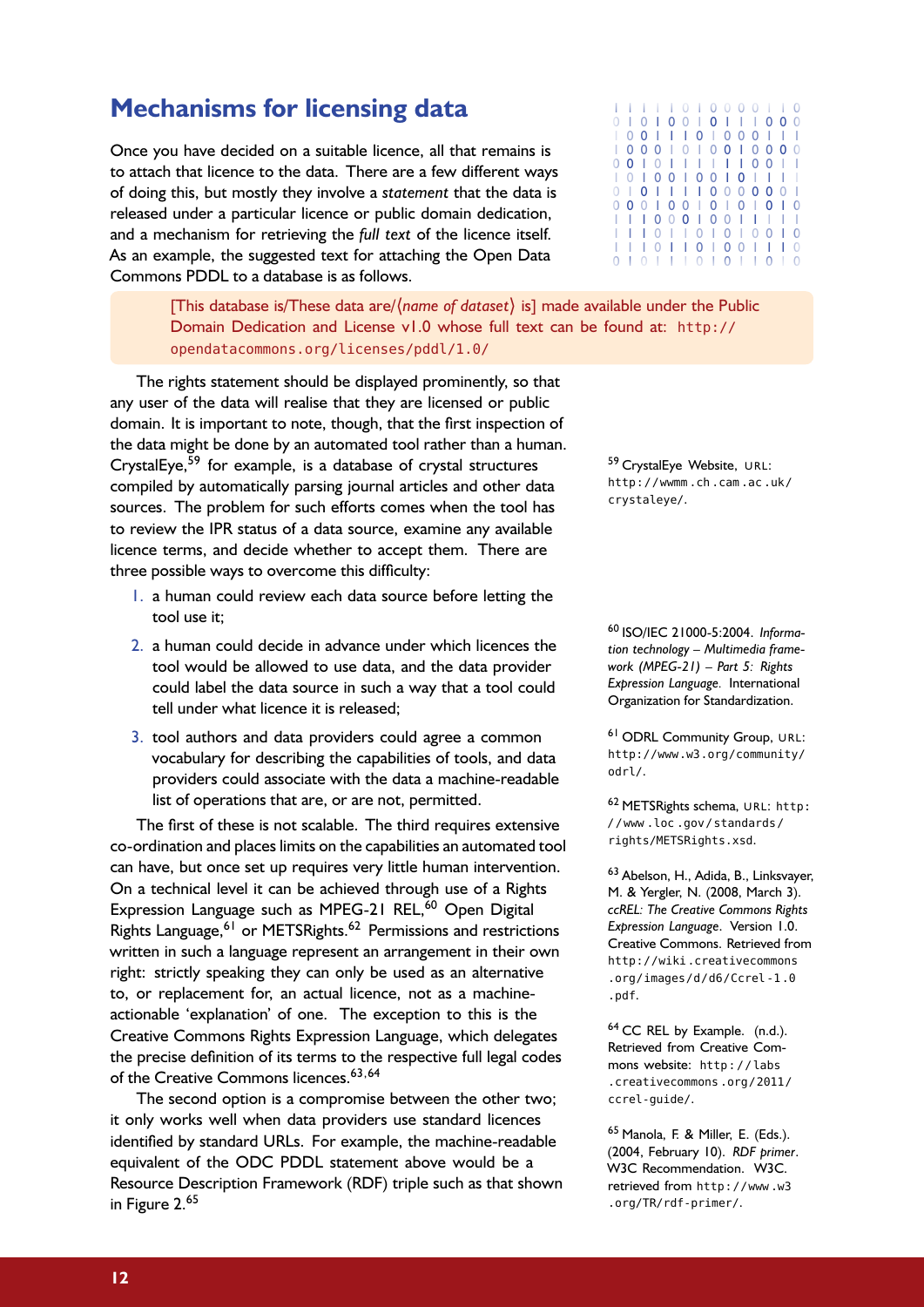```
<rdf:RDF xmlns:rdf="http://www.w3.org/1999/02/22-rdf-syntax-ns#">
 <rdf:Description rdf:about="" xmlns:dc="http://purl.org/dc/terms/">
    <dc:license rdf:resource="http://opendatacommons.org/licenses/pddl/1.0/"/>
 </rdf:Description>
\lt/rdf:RDF>
```
Again, this should be made available somewhere the tool would look when downloading the data, such as within a dataset catalogue record or landing page. If possible you should also include the rights statement within each data file – the following list indicates how this may be done for some common data formats:

- XML Find a point in the document at which arbitrary XML can be embedded and insert an RDF/XML block similar to that shown in [Figure 2.](#page-12-0)
- MS Excel Add the human-readable statement to the Comments document property.
- MS Access Add the human-readable statement to the Comments database property.
- XHTML[66](#page-12-1) Add the attributes version="XHTML+RDFa 1.0" and xmlns:dc="http://purl.org/dc/terms/" to the root <html> element. Add the human-readable statement somewhere in the document, marking up the link to the full licence text as an <a> element with the attribute rel="dc:license".

Failing that, you should incorporate the rights statement when packaging data; indeed, it is good practice to do this anyway. The following table shows where the statement should be added for some common packaging standards. In most cases, the insertion points specified permit arbitrary XML to be included; the simplest option is therefore to insert an RDF/XML statement like that in [Figure 2](#page-12-0) within the specified element, though in future it may be possible to include an XHTML/RDFa fragment instead, along the lines of the XHTML method given in the above list.

- $METS<sup>67</sup>$  $METS<sup>67</sup>$  $METS<sup>67</sup>$  In the manifest file, add the rights statement (or a link to it) to the <rightsMD> element in the Administrative Metadata section.
- METS+METSRights<sup>[68](#page-12-3)</sup> Within the <rightsMD> element in the Administrative Metadata section of the manifest file, add the hierarchy <mdWrap>  $\rightarrow$  <xmlData>. Within that, add a <mr:RightsDeclarationMD> element with its RIGHTSCATEGORY attribute set correctly. Within that, add a <mr:RightsDeclaration> element containing the (plain text) human-readable rights statement; you should also add a <mr:RightsHolder> element.

<span id="page-12-0"></span>**Figure 2:** A rights statement encoded in RDF/XML. Note that the rdf:about attribute should identify the data to which the statement applies. In the context of an XMP packet, this attribute is left blank to identify the resource in which the packet is embedded (*Extensible Metadata Platform (XMP) specification, part 1: Data model, serialization, and core properties*. San Jose, CA: Adobe Systems. Retrieved from [http://www.adobe.com/content/](http://www.adobe.com/content/dam/Adobe/en/devnet/xmp/pdfs/XMPSpecificationPart1.pdf) [dam/Adobe/en/devnet/xmp/pdfs/](http://www.adobe.com/content/dam/Adobe/en/devnet/xmp/pdfs/XMPSpecificationPart1.pdf) [XMPSpecificationPart1.pdf](http://www.adobe.com/content/dam/Adobe/en/devnet/xmp/pdfs/XMPSpecificationPart1.pdf) ).

<span id="page-12-1"></span> Adida, B. & Birbeck, M. (Eds.). (2008, October 14). *RDFa primer: Bridging the human and data Webs*. W3C Working Group Note. W3C. retrieved from [http://www .w3](http://www.w3.org/TR/xhtml-rdfa-primer/) [.org/TR/xhtml-rdfa-primer/](http://www.w3.org/TR/xhtml-rdfa-primer/)

|   |   |   | O | 0 | $\Omega$ | 0 | 0 | $\circ$ |          | 0 |   |   |
|---|---|---|---|---|----------|---|---|---------|----------|---|---|---|
|   |   | 0 |   |   | 0        | 0 | 0 | 0       | 0        | I | 0 |   |
|   |   |   | 0 | 0 | 0        | 1 | I | 0       | $\Omega$ | 0 | 0 | 0 |
|   |   |   | 0 |   |          | 0 | 0 | 0       | I        |   | 0 | 0 |
|   |   |   |   |   |          | I | 0 | 0       | I        | 0 | 0 | 0 |
| 0 | O |   | 0 |   |          | 0 | I | I       | 0        | I | 0 | I |
| 0 | O | 0 | 1 | 0 | I        | I | 0 |         |          | I | 0 | I |
|   |   | 0 | 0 | 0 | I        | I | I |         | 0        | 0 | 0 | 0 |
| I | 0 | 0 | ı | I |          |   | 0 |         | 0        | 0 | 0 | 0 |
|   | 0 | 0 | 0 |   | 0        |   | 0 | I       | 0        |   | I | 0 |
| 0 |   | 0 | 0 | 0 | 0        | ı | I | I       | 0        | 0 | I | 0 |
| 0 |   | 0 | 0 |   | 0        | 0 | 0 |         | I        |   | I | 0 |
| 0 | 0 |   | 0 | 0 | $\Omega$ | 0 | 1 | 0       | 0        | 0 | 0 | 0 |
| 0 |   |   | 0 |   |          | I | 0 |         |          | O | 0 | 0 |
|   |   |   |   |   |          | Ω | Ω |         |          |   |   |   |

<span id="page-12-2"></span><sup>67</sup> METS Website, URL: [http:](http://www.loc.gov/standards/mets/) [//www.loc.gov/standards/mets/](http://www.loc.gov/standards/mets/).

<span id="page-12-3"></span>68 METSRights schema, URL: [http:](http://www.loc.gov/standards/rights/METSRights.xsd) [//www .loc .gov/standards/](http://www.loc.gov/standards/rights/METSRights.xsd) [rights/METSRights.xsd](http://www.loc.gov/standards/rights/METSRights.xsd).

|  |  |  |  | 10001010101100            |  |  |
|--|--|--|--|---------------------------|--|--|
|  |  |  |  | 0   0 0 0 0           0 0 |  |  |
|  |  |  |  | 0 0 0 0 1 1 1 1 0 1 0 0 0 |  |  |
|  |  |  |  | 10011000110011            |  |  |
|  |  |  |  | 00010001101101            |  |  |
|  |  |  |  | 0   0     0       0 0 0 0 |  |  |
|  |  |  |  | 11011011000000            |  |  |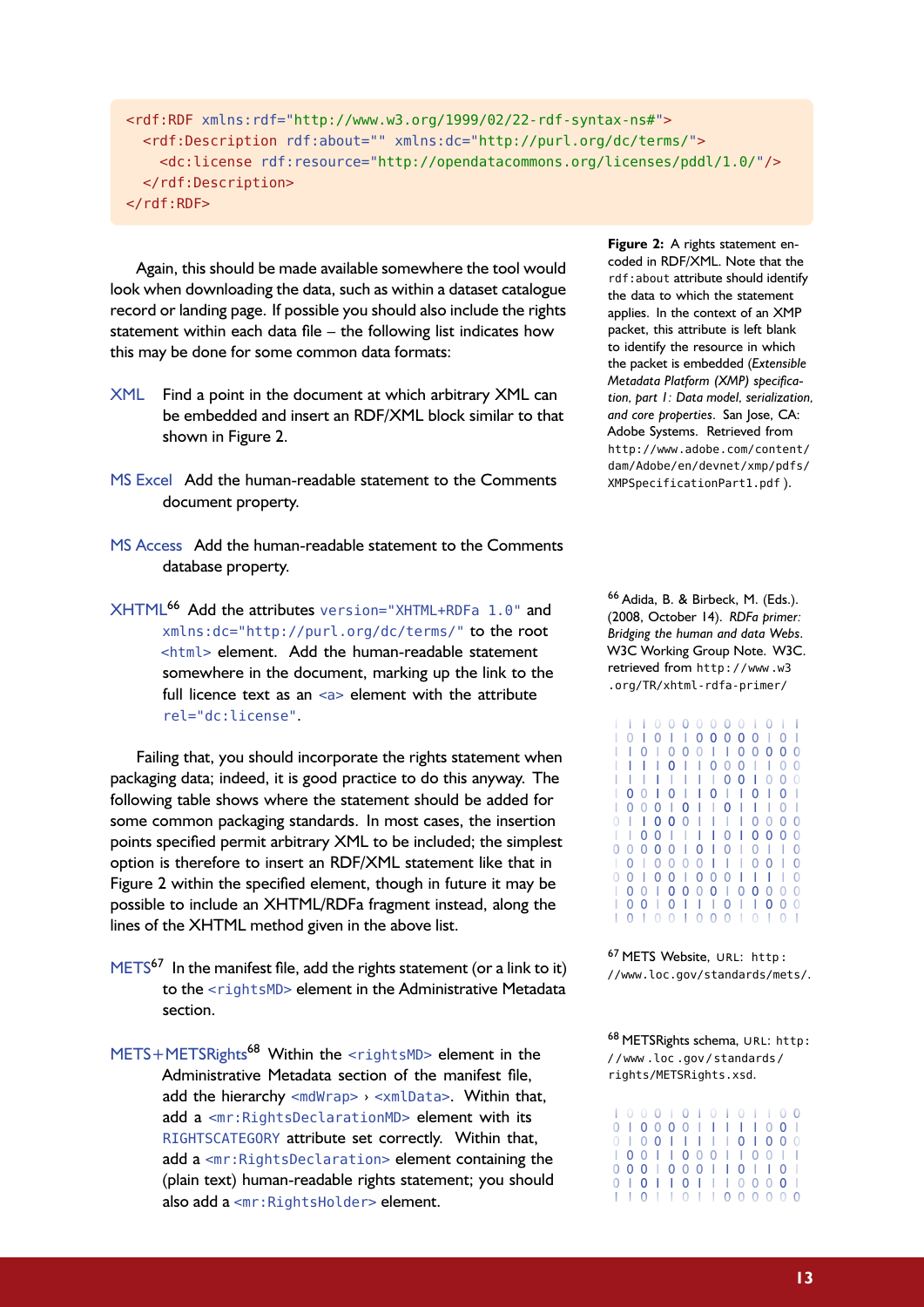- METS+MODS<sup>[69](#page-0-0)</sup> In the manifest file, add the rights statement (or a link to it) to the <mods:accessCondition> element in the Descriptive Metadata section.
- DDI<sup>[70](#page-13-0)</sup> Add the (plain text) human readable rights statement to <Collection> › <DefaultAccess> › <AccessConditions>.
- $XFDU^{71}$  $XFDU^{71}$  $XFDU^{71}$  In the Metadata section of the manifest file, add a <metadataObject> element with attributes category="PDI", classification="OTHER" and otherClass="ACCESS RIGHTS". Within that, add a <metadataWrap> element with attribute textInfo="license" or textInfo="Public Domain declaration". Within that, add the rights statement within an <xmlData> element. To link to the rights statement instead, use the <dataObjectPointer> element (if it is in the XFDU Package Interchange File) or the <metadataReference> element (if elsewhere) instead of the <metadataWrap> element.
- MPEG-2 $1^{72}$  $1^{72}$  $1^{72}$  In the DIDL file, within the <I tem> element containing the data, add a <Description> element, and within that, a <Statement> element with the attribute mimeType="text/xml". Within that, add an <r:license> element with the attribute  $x$ mlns: r="urn:mpeg:mpeg21: 2003:01-REL-R-NS". Within that, add an <r:otherInfo> element and to that add the rights statement (or a link to it).
- IMS CP<sup>[73](#page-13-3)</sup> In the manifest file, add the rights statement to the <metadata> element directly within the <resource> element containing the data.

If the data are to be packaged informally (in a ZIP or TAR file, or an ordinary directory, for example) the rights statement should be included in an obvious introductory document, such as a readme.txt file, at the top level of the directory structure.

In addition to these methods, it is also a good idea to ensure the rights statement is clearly displayed on pages from which the data may be downloaded. You might consider introducing a click-through notice, so that whenever someone requests the data, they are asked to assent to the licence terms before the transfer will proceed, but bear in mind this interferes with the ability of automated tools to access the data.

The example rights statements shown above both use URLs to specify the full legal text of the licence, but there is a question as to whether they should use the canonical URL for the licence, or point to a file within the package that contains the full text. The latter option is legally more robust, but canonical URLs have the advantage of being easier for automated tools to recognise. If you do include a copy of the licence with your data, it is customary to include it in a file named 'license' at the top level of the directory structure.

69 MODS Website, URL: [http:](http://www.loc.gov/standards/mods/) [//www.loc.gov/standards/mods/](http://www.loc.gov/standards/mods/).

<span id="page-13-0"></span><sup>70</sup> DDI Website, URL: [http://www](http://www.ddialliance.org/) [.ddialliance.org/](http://www.ddialliance.org/).

<span id="page-13-1"></span>71 XFDU Website, URL: [http:](http://sindbad.gsfc.nasa.gov/xfdu/) [//sindbad.gsfc.nasa.gov/xfdu/](http://sindbad.gsfc.nasa.gov/xfdu/).

|                |                                                     |           |        |     |                                                     |     | 10000111011111                                                                                                                                                                                                                                                                                                                                                                                                                                            |       |                                                 |          |         |                  |              |
|----------------|-----------------------------------------------------|-----------|--------|-----|-----------------------------------------------------|-----|-----------------------------------------------------------------------------------------------------------------------------------------------------------------------------------------------------------------------------------------------------------------------------------------------------------------------------------------------------------------------------------------------------------------------------------------------------------|-------|-------------------------------------------------|----------|---------|------------------|--------------|
| I              | O                                                   | - 1       | ı      | - 1 | $\Box$                                              |     | - 1                                                                                                                                                                                                                                                                                                                                                                                                                                                       | - I O |                                                 | - 1      | - 0     | - 1              | $\mathbf{I}$ |
| I              | L                                                   | ı         | L      |     | $\begin{matrix} 1 & 0 \end{matrix}$                 | - 0 | -0                                                                                                                                                                                                                                                                                                                                                                                                                                                        |       |                                                 |          | - 1     | 0                | - 0          |
| 0              | $\Omega$                                            | - 1       |        | - 1 | $\overline{\phantom{0}}$ 0 $\overline{\phantom{0}}$ |     | $\Box$                                                                                                                                                                                                                                                                                                                                                                                                                                                    |       | $\Box$                                          |          | 0       | $\blacksquare$   | - 0          |
| 0              | - 1                                                 | 0         | - 1    | - 0 | $\overline{0}$ 1                                    |     | $\Box$                                                                                                                                                                                                                                                                                                                                                                                                                                                    |       |                                                 |          | $\pm 1$ | $\mathbf 0$      | - 0          |
| Т              | $\overline{\phantom{0}}$ 0 $\overline{\phantom{0}}$ |           | - 1    |     |                                                     |     | $\begin{array}{c c c c c c c} \hline \multicolumn{1}{c }{\textbf{1}} & \multicolumn{1}{c }{\textbf{0}} & \multicolumn{1}{c }{\textbf{0}} & \multicolumn{1}{c }{\textbf{1}} & \multicolumn{1}{c }{\textbf{1}} \\ \hline \multicolumn{1}{c }{\textbf{1}} & \multicolumn{1}{c }{\textbf{0}} & \multicolumn{1}{c }{\textbf{1}} & \multicolumn{1}{c }{\textbf{0}} & \multicolumn{1}{c }{\textbf{1}} & \multicolumn{1}{c }{\textbf{1}} \\ \hline \multicolumn{$ |       |                                                 |          | - 0     | - 0              | - 1          |
| 0              | $\pm$                                               | 0         | - 1    | - 0 | $\pm 1$                                             |     | $\begin{array}{c} 1 & 0 \end{array}$                                                                                                                                                                                                                                                                                                                                                                                                                      |       | 0                                               | 00       |         | $\overline{1}$ 0 |              |
|                |                                                     | $0$ 0 $1$ |        |     |                                                     |     | 0       0     0                                                                                                                                                                                                                                                                                                                                                                                                                                           |       |                                                 |          |         | - 0              | -1           |
| $\overline{0}$ | L                                                   |           |        |     |                                                     |     | 0110000                                                                                                                                                                                                                                                                                                                                                                                                                                                   |       |                                                 |          | 1110    |                  | - 1          |
| J.             | 01                                                  |           | $\Box$ |     |                                                     |     | 0001                                                                                                                                                                                                                                                                                                                                                                                                                                                      |       | 0 <sup>1</sup>                                  |          | ı       | - 0              | л.           |
| 0              | L                                                   | $\Omega$  | - 1    |     |                                                     |     |                                                                                                                                                                                                                                                                                                                                                                                                                                                           |       | $\begin{array}{c} \begin{array}{c} \end{array}$ |          |         | - 1              | - 1          |
| 0              | - 0                                                 |           |        |     |                                                     |     | .                                                                                                                                                                                                                                                                                                                                                                                                                                                         |       |                                                 | $\Omega$ | - 0     | Π,               | 0            |
|                |                                                     |           |        |     |                                                     |     |                                                                                                                                                                                                                                                                                                                                                                                                                                                           |       |                                                 |          |         |                  |              |

<span id="page-13-2"></span> Bekaert, J., Hochstenbach, P. & Van de Sompel, H. (2003, November). Using MPEG-21 DIDL to represent complex digital objects in the Los Alamos National Laboratory Digital Library. *D-Lib Magazine*, (11). [doi:10.1045/november2003](http://dx.doi.org/10.1045/november2003-bekaert) [-bekaert](http://dx.doi.org/10.1045/november2003-bekaert)

<span id="page-13-3"></span> IMS Content Packaging Website, URL: [http://www.imsglobal.org/](http://www.imsglobal.org/content/packaging/) [content/packaging/](http://www.imsglobal.org/content/packaging/).

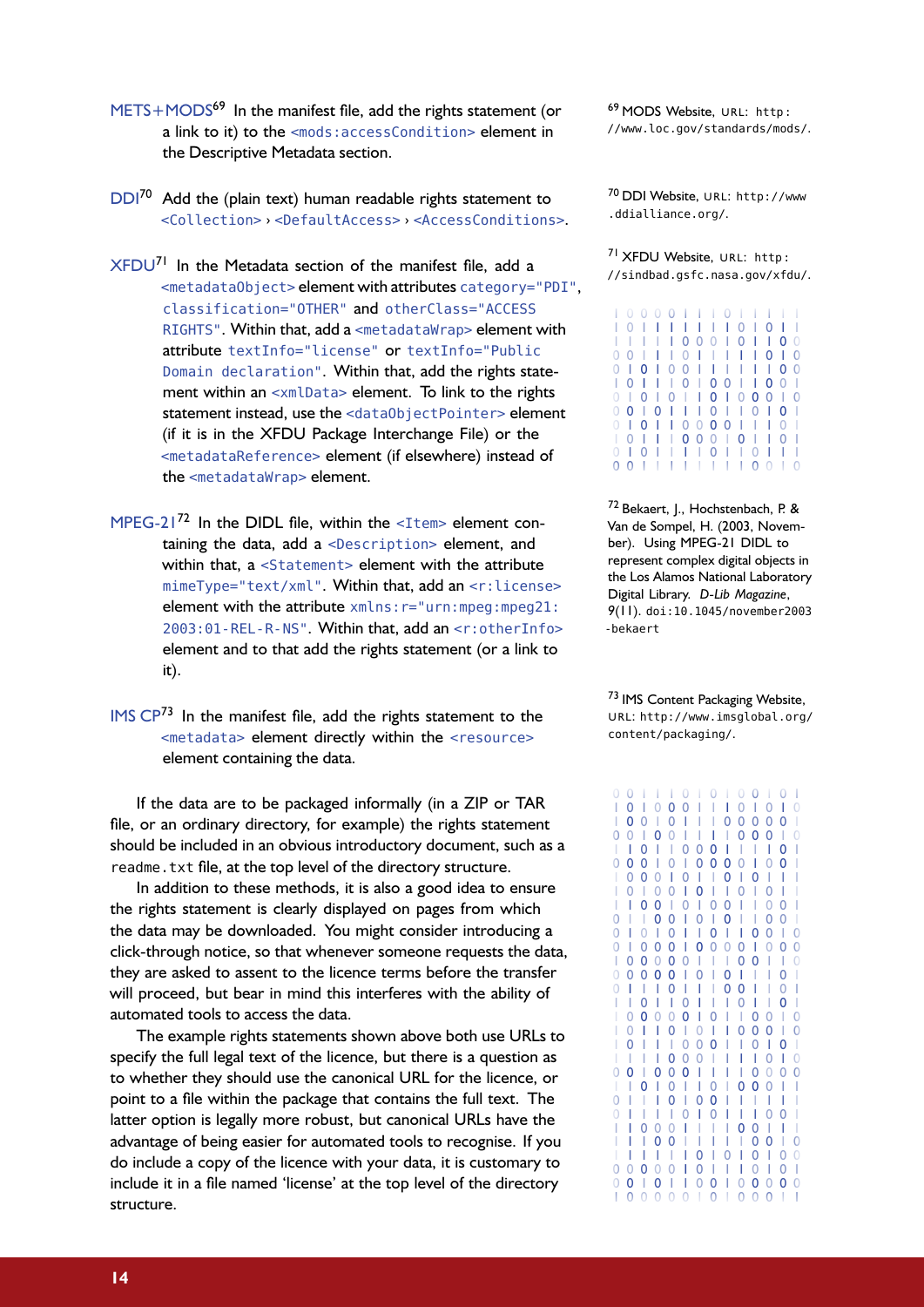Where a signed licensing agreement is used instead of an open-ended licence, it is less critical for data and data packages to be marked up with licensing information as the licensee's data management regime should enforce compliance with the agreement.

## **Licensing related information**

If released data are to be as useful as possible, they need to be supported by additional information. A comprehensive set of such information might include<sup>[74](#page-14-0)</sup>

- details of how the data have been encoded (database structures, file formats);
- a list of software known to work with the data and their supporting information;
- indications of how the data relate to other data assets;
- administrative information (identifiers, checksums);
- explanations of what the data represent (e.g. for sensor data, what the sensor was measuring and in what units);
- the processing history of the data (how they were generated and subsequently transformed, when and by whom);
- a narrative describing the context (why the data were generated/collected, what methodology was used and why).

The last three types of information are particularly important for users as they interpret the data, and determine whether and how they can be integrated with other data.

If any of this information exists in the form of further datasets, it should be released under the same licence or dedication as the main data, unless there is a compelling reason to do otherwise. This helps both parties to avoid confusion, and reduces the likelihood of data becoming separated from the supporting data on which they rely.

For information in the form of documents, it is not so critical to apply a licence, as there are long-established community norms for citing, quoting from and paraphrasing earlier written works. Having said that, applying a licence may (depending on the one you choose) provide users of the data with more flexibility with regards redistributing your documentation with their derivative datasets, or quoting substantial portions of your documentation within their own. If you do license your documentation, choose a licence that reflects how you want it to be used. As this may be quite different to your intentions for the data, you need not use the same licence for both.

## **Acknowledgements**

Thank you to Margaret Henty (ANDS), Jason Miles-Campbell (JISC Legal), and Angus Whyte and Lorna Brown (DCC) for helpful comments.

| 0 |                |          | $\begin{array}{ccc} & & 0 & 0 \end{array}$ |                |              |                  |                                                                                                                                                                                                                                                                                                                                                                                                                                                       |                |     |     | 00110100                         |     |
|---|----------------|----------|--------------------------------------------|----------------|--------------|------------------|-------------------------------------------------------------------------------------------------------------------------------------------------------------------------------------------------------------------------------------------------------------------------------------------------------------------------------------------------------------------------------------------------------------------------------------------------------|----------------|-----|-----|----------------------------------|-----|
| 0 | 00             |          | $\blacksquare$                             |                |              |                  |                                                                                                                                                                                                                                                                                                                                                                                                                                                       |                |     |     | 1000101000                       |     |
| ı | L              | $\theta$ | H                                          | - 0            |              |                  |                                                                                                                                                                                                                                                                                                                                                                                                                                                       |                |     |     | 100001001                        |     |
| T | 0 <sub>0</sub> |          | $\blacksquare$                             | $\overline{0}$ |              |                  |                                                                                                                                                                                                                                                                                                                                                                                                                                                       |                |     |     | 0001010                          |     |
| ı | 0 <sup>1</sup> |          | $\mathbf 0$                                |                |              |                  | $\begin{array}{c c c c c c} \hline \multicolumn{1}{c }{\textbf{1}} & \multicolumn{1}{c }{\textbf{0}} & \multicolumn{1}{c }{\textbf{0}} & \multicolumn{1}{c }{\textbf{0}} & \multicolumn{1}{c }{\textbf{1}} & \multicolumn{1}{c }{\textbf{0}} & \multicolumn{1}{c }{\textbf{0}} & \multicolumn{1}{c }{\textbf{1}} & \multicolumn{1}{c }{\textbf{0}} & \multicolumn{1}{c }{\textbf{0}} & \multicolumn{1}{c }{\textbf{1}} & \multicolumn{1}{c }{\textbf$ |                |     |     | - 10                             |     |
| 0 | -11            | 1        | $\sim 1$ .                                 |                |              |                  | .                                                                                                                                                                                                                                                                                                                                                                                                                                                     |                |     |     | $\begin{array}{c} \n\end{array}$ |     |
| 0 | 00             |          | - 0                                        |                |              | $11100$          |                                                                                                                                                                                                                                                                                                                                                                                                                                                       | 0 <sup>0</sup> |     | - 0 | οŤ.                              | - 1 |
| ۰ | - 1            | I        | $\blacksquare$                             | 0              |              |                  |                                                                                                                                                                                                                                                                                                                                                                                                                                                       |                |     |     | 0 1 0 1 0 0 1 1 1                |     |
| 0 | Ω              | - 1      | 0                                          |                |              |                  |                                                                                                                                                                                                                                                                                                                                                                                                                                                       |                |     |     | $\sim$ 1 $\sim$ 1                |     |
| ı | O              | - 1      | $\pm$                                      | $\Omega$       |              |                  |                                                                                                                                                                                                                                                                                                                                                                                                                                                       |                |     |     | 100111100                        |     |
|   | ı              | 0        |                                            | 0              | $\mathbf{I}$ | $\overline{0}$ 1 | - 1                                                                                                                                                                                                                                                                                                                                                                                                                                                   | - 1            | - 0 | I   | $0-1$                            |     |
|   |                | Ω        |                                            | Ω              | - 1          | $\mathbf{1}$     | т                                                                                                                                                                                                                                                                                                                                                                                                                                                     | Ω              | - 0 | - 1 | $\mathbf{L}$                     |     |
|   |                |          |                                            |                |              |                  |                                                                                                                                                                                                                                                                                                                                                                                                                                                       |                |     |     |                                  |     |

<span id="page-14-0"></span><sup>74</sup> Consultative Committee for Space Data Systems. (2012). *Reference model for an Open Archival Information System (OAIS)*. Magenta Book. Also published as ISO 14721:2012. Retrieved from [http://public .ccsds .org/](http://public.ccsds.org/publications/archive/650x0m2.pdf) [publications/archive/650x0m2](http://public.ccsds.org/publications/archive/650x0m2.pdf) [.pdf](http://public.ccsds.org/publications/archive/650x0m2.pdf).

*'We believe the concept of open data . . . goes beyond making data freely accessible. Data should also be free to distribute, copy, re-format, and integrate into new research, without legal impediments. . . . Therefore, to eliminate potential legal impediments to integration and reuse of data, specifically, and to help enable long-term interoperability of data we believe an appropriate licence or waiver specific to data should be applied, and made explicit by the authors and publishers.'*

– BioMed Central's Position Statement on Open Data (Draft). (2010, September 2). Retrieved from BioMed Central Blog website: [http://blogs.biomedcentral](http://blogs.biomedcentral.com/bmcblog/files/2010/09/opendatastatementdraft.pdf) [.com/bmcblog/files/2010/09/](http://blogs.biomedcentral.com/bmcblog/files/2010/09/opendatastatementdraft.pdf) [opendatastatementdraft.pdf](http://blogs.biomedcentral.com/bmcblog/files/2010/09/opendatastatementdraft.pdf)